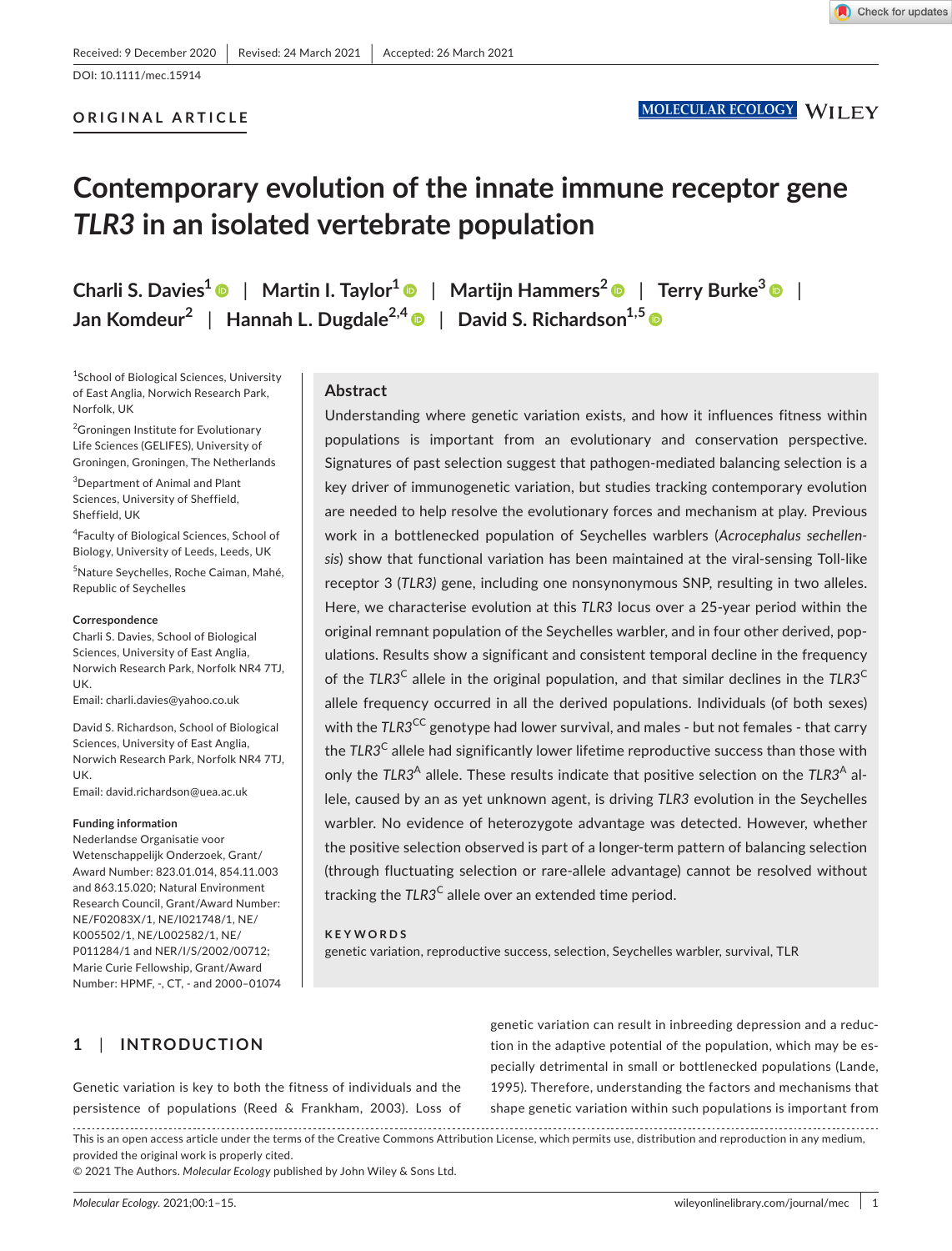both an evolutionary and conservation perspective (Frankham, 1996).

Various interacting evolutionary forces act to shape genetic variation within populations, either through 'neutral' processes such as genetic drift, or 'adaptive' processes such as selection (Lande, 1976; Wright, 1931). Determining the relative importance of these forces in shaping genetic diversity is key to understanding the adaptive potential of populations (Lacy, 1987; Sutton et al., 2011). In small populations genetic drift is usually predominant, resulting in a decrease in genetic variation across the genome (Robinson et al., 2016). Nevertheless, selection can also act on functional genes, either counteracting or reinforcing the effect of drift. Directional or purifying selection can push alleles to fixation, resulting in a reduction in genetic variation and reinforcing drift (Mukherjee et al., 2009). In contrast, balancing selection (caused by a suite of potential mechanisms) may maintain genetic variation and counteract the effect of drift (Hedrick, 1998).

Pathogens can have considerable negative impact on the survival and reproductive success of individuals (Daszak et al., 2000), and are strong drivers of evolutionary change in natural populations (Haldane, 1992). Consequently, immunogenetic loci i.e., those involved in the detection and combating of pathogens – are excellent candidates in which to investigate the evolutionary forces underlying the maintenance of genetic variation (Croze et al., 2016; Sommer, 2005). Indeed, pathogen-mediated selection is thought to be a key driver of balancing selection (Spurgin & Richardson, 2010). Three non-mutually exclusive mechanisms driving pathogen-mediated selection have been proposed: heterozygote advantage (Doherty & Zinkernagel, 1975), rare allele advantage (Slade & McCallum, 1992), and fluctuating selection (Hill et al., 1991). These three mechanisms – along with other forces such as sexual selection – can act independently, in concert, or in trade-off with one other (Apanius et al., 1997; Ejsmond et al., 2014; Spurgin & Richardson, 2010).

Immunogenetic research on wild populations has focused mainly on receptor genes of the acquired immune system: in particular on the exceptionally polymorphic major histocompatibility complex (MHC) (reviewed in Piertney & Oliver, 2005). However, high levels of diversity (Hedrick, 1994), gene duplication (Bollmer et al., 2010), conversion, recombination (Miller and Lambert, 2004a), and epistasis (van Oosterhout, 2009) makes it hard to tease apart the evolutionary forces driving MHC variation (Spurgin & Richardson, 2010). In contrast, the genes involved in the innate immune response, while still often polymorphic, exhibit relatively lower complexity. Furthermore, the innate immune system is the host's first line of response to pathogens, enabling a broad defence against an assortment of organisms (Aderem & Ulevitch, 2000). Consequently, innate immune genes can be more tractable candidates with which to study the evolutionary forces shaping immunogenetic variation in wild populations (Acevedo-Whitehouse & Cunningham, 2006).

Toll-Like Receptor (TLR) genes encode receptor molecules which bind to pathogen-associated molecular patterns - evolutionary conserved molecular motifs that are integral to the pathogen's

survival (Medzhitov, 2001). Once bound, the TLR molecule triggers a cascade of processes associated with the innate and adaptive immune responses (Akira et al., 2006). Vertebrate TLRs can be divided into six families, depending on the pathogen-associated molecular patterns they detect (Roach et al., 2005). For example, *TLR3* binds to viral dsRNA (Barton, 2007), while *TLR5* binds to bacterial flagellin (Brownlie & Allan, 2011). While the majority of the TLR structure is structurally conserved (Roach et al., 2005), there is variation in the leucine-rich repeat domain of TLR genes, resulting in functional variation at the binding site. Such TLR polymorphisms have been associated with resistance (Antonides et al., 2019), or susceptibility to specific pathogens (Kloch et al., 2018), or associated with increased survival (Bateson et al., 2016; Grueber et al., 2013). TLRs can evolve rapidly as a result of pathogen-mediated selection (Downing et al., 2010) and evidence of balancing selection at TLR genes has been reported for various taxa (e.g., Areal et al., 2011; Velová et al., 2018). Nevertheless, most of these studies only inferred past selection from sequence variation and could not determine if selection was still acting, or determine the specific mechanisms involved. Moreover, in various bottlenecked populations, genetic drift may override selection as the dominant evolutionary force shaping TLR variation (Gonzalez-Quevedo et al., 2015; Grueber et al., 2013).

Here, we investigate the contemporary evolution of TLR variation in a natural population of Seychelles warblers (*Acrocephalus sechellensis*). The last remaining population of this species on Cousin island underwent a bottleneck in the 1900s resulting in decreased genome-wide genetic variation (Spurgin et al., 2014). Extensive longitudinal monitoring and a lack of dispersal (Komdeur et al., 2004) means that virtually all individual warblers on Cousin Island are sampled, marked and tracked throughout their entire lives (Hammers et al., 2015; Komdeur, 1992). This allows for accurate measures of survival and reproductive success (Hammers et al., 2019). As part of a conservation programme, individuals have been translocated from Cousin to establish populations on four additional islands (Komdeur, 1994; Richardson et al., 2006; Wright et al., 2014), allowing spatial TLR variation to be investigated. A previous study found that five of seven TLR loci examined in the contemporary population (2000– 2008) of Seychelles warbler on Cousin Island were polymorphic and detected a signature of past positive selection at two loci, one of these being *TLR3* - a viral sensing TLR (Gilroy et al., 2017). One of the three SNPs at this *TLR3* loci was singled out for investigation because it is nonsynonymous, found within the functionally important leucine-rich repeat domain region, and had a relatively high minor allele frequency (32%, *n* = 28). However, if and how balancing selection maintains variation at this locus has yet to be investigated.

We first assessed how the frequency of this *TLR3* SNP has changed over 25-years in the Seychelles warbler on Cousin Island. We then tested the role of selection in shaping *TLR3* variation in this population; specifically, if survival and reproductive success are associated with individual *TLR3* genotypes. Lastly, we compared patterns of *TLR3* evolution over time in, and between, the Cousin population and the newly established (translocated) populations. These analyses allow us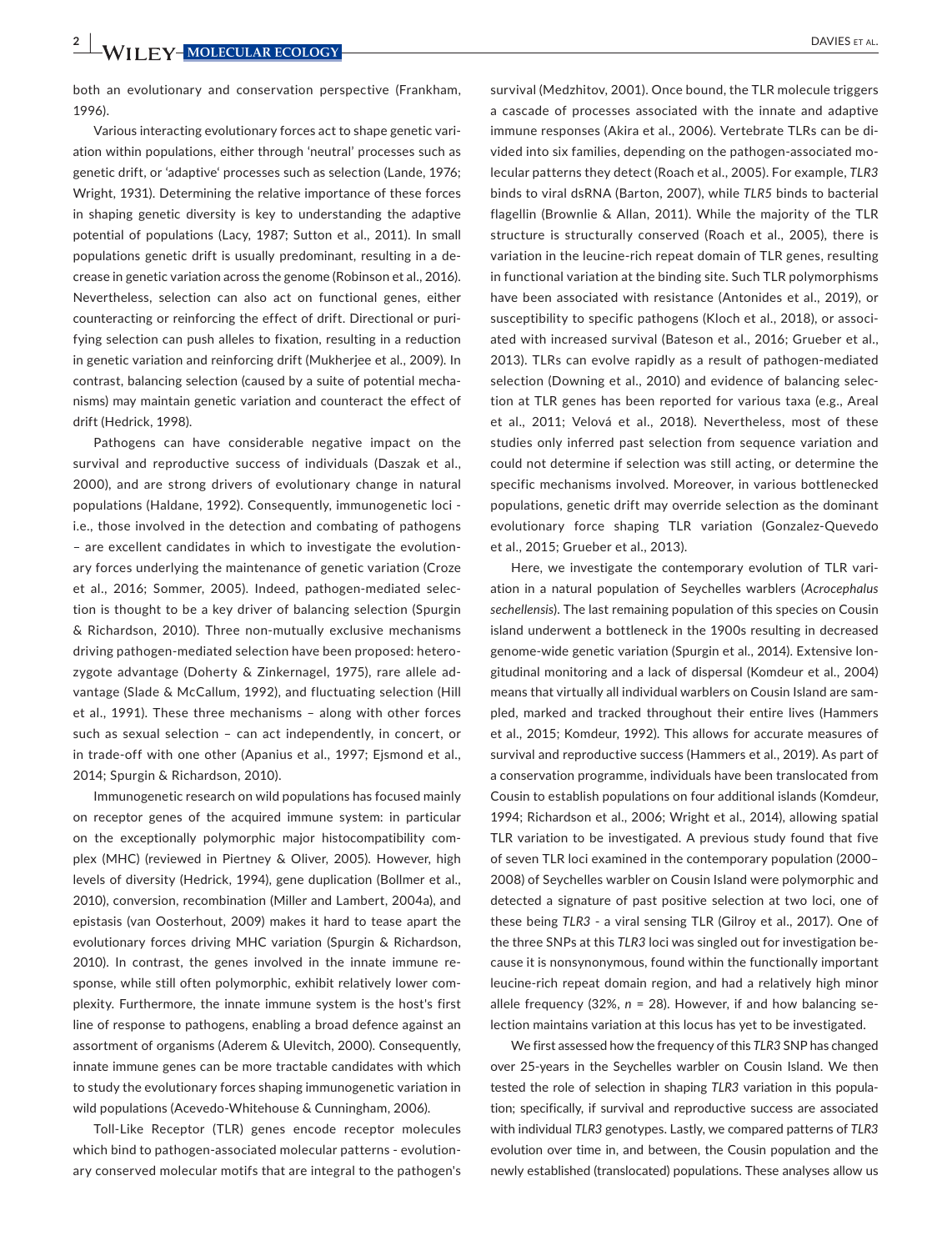**DAVIES** ET AL. *COLOGY* **WILL FY**  $\frac{1}{3}$ 

to better understand which evolutionary forces shape immunogenetic variation in small populations of conservation concern.

## **2**  | **MATERIALS AND METHODS**

#### **2.1**  | **Study species and system**

The Seychelles warbler is a small (ca 15 g) insectivorous passerine endemic to the Seychelles. The species was distributed across the archipelago prior to human colonisation (Spurgin et al., 2014), but underwent a severe population reduction in the 1900s due to anthropogenic effects, with just ca 29 individuals remaining on Cousin Island (4°20′S, 55 $\degree$ 40'E; 0.29 km<sup>2</sup>) by the 1960s (Crook, 1960). After intensive conservation, the population recovered to carrying capacity on Cousin (ca 320 adults present in ca 110 territories) by the 1980s (Brouwer et al., 2009; Komdeur, 1992). Additional populations were established by translocations to four nearby islands (Table S1): Aride (29 birds in 1988), Cousine (29 birds in 1990), Denis (58 birds in 2004), and Frégate (59 birds in 2011) (Komdeur, 1994; Richardson et al., 2006; Wright, Spurgin, et al., 2014). Founder individuals (all from Cousin) were selected based on sex, age, body condition, and breeding experience but without reference to genetic characteristics (Wright, Spurgin, et al., 2014). Translocations to Aride and Cousine were undertaken before blood sampling became routine, whereas sampling of all the founders of the Denis and Frégate populations was undertaken (Wright, Spurgin, et al., 2014). Of the translocated populations, two are now at carrying capacity (Aride: ca 1850 individuals; Cousine: ca 210 individuals (Wright, Spurgin, et al., 2014)), while the populations on the other islands are still increasing (Denis: ca 424 birds in 2015 (Doblas & McClelland, 2015); Frégate: ca 141 birds in 2016 (Johnson et al., 2018)).

The Seychelles warbler population on Cousin Island has been monitored since 1986 (Hammers et al., 2019; Komdeur, 1992). A comprehensive population census has taken place every year during the major breeding season (June–September), and since 1997 also during the minor breeding season (November–March), except in 2000–2002 and in 2006 (Brouwer et al., 2010). Individuals were recorded as present if caught, or observed, during the field season. The other populations have not been censused regularly, and only sporadic census data are available.

The rate of annual resighting of individuals on Cousin is high (0.98, Brouwer et al., 2010) and there is virtually no inter-island dispersal (0.1%, Komdeur et al., 2004), thus enabling accurate survival estimates (Brouwer et al., 2006). Individuals can be confidently presumed dead if not seen for two consecutive breeding seasons; the date of death is assigned as the end of the last season in which a bird was observed (Hammers et al., 2013). Ages were rounded to the nearest 0.5 years. Adult annual survival is high (84%), with mortality being greatest in first-year birds (Brouwer et al., 2006). Median lifespan is 5.5 years post-fledging, and maximum lifespan is 19 years (Hammers & Brouwer, 2017).

Females typically lay single-egg clutches (Richardson et al. 2001) and only occasionally two or three eggs (Komdeur, 1991). They are

facultatively cooperative breeders, with a socially monogamous dominant breeder pair defending strict territories year-round (Komdeur, 1992). Some adult birds delay independent breeding and become subordinates (Kingma et al., 2016), and may help raise offspring (Hammers et al., 2019; Komdeur, 1992). Although 44% of female subordinates gain reproductive success by cobreeding, male subordinates rarely gain paternity (Raj Pant et al., 2019; Richardson et al., 2002). Extra-pair paternity is frequent in this species (Richardson et al., 2001), with 41% of offspring fathered outside the natal territory (Raj Pant et al., 2019).

Individuals are caught either by mist-net, or as nestlings, and are aged based on hatch date, behaviour, and eye colour at first catch (for details see Komdeur, 1992; Wright, 2014). Each bird is given a metal British Trust for Ornithology (BTO) ring and a unique combination of three colour rings (Richardson et al., 2001). Routine blood sampling began in 1993. Since 1997, >96% of the Cousin population has been ringed and blood sampled (Raj Pant et al., 2019). Samples (ca 25 µl) are collected by brachial venipuncture and stored in 0.8 ml of absolute ethanol at 4°C.

#### **2.2**  | **Molecular methods**

Genomic DNA was extracted from blood using either a salt extraction technique (Richardson et al., 2001) or, since 2013, the DNeasy blood and tissue kit (Qiagen). Sex was determined via PCR (Griffiths et al.,1998). Individuals were genotyped at 30 polymorphic microsatellite loci (Richardson et al., 2001). Parentage assignment was carried out using MasterBayes 2.52 (Hadfield et al., 2006); for full details see Sparks et al. (2021). Parentage assignment was conducted for 1966 offspring that hatched between 1993–2018, with 89% of fathers and 86% of mothers assigned at ≥80% accuracy. Standardised individual and maternal microsatellite heterozygosity (H<sub>s</sub>) was calculated using the R package genhet 3.1 (Coulon, 2010). Two of the microsatellite loci were excluded from this heterozygosity analysis due to pooled alleles (see Sparks et al., 2021). Variation at exon 3 of the MHC class I loci (MHC-I) had previously been screened in individuals from Cousin (1148 individuals hatched between 1992–2009) (Richardson & Westerdahl, 2003; Wright, Spurgin, et al., 2014).

Variation within the leucine-rich repeat domain of *TLR3* exon 4 had previously been characterised; of the three SNPs found, only one SNP was nonsynonymous and had a minor allele frequency of >0.05 (Gilroy et al., 2017). This focal SNP is found at 198 bp in the Seychelles warbler *TLR3* reference sequence (NCBI accession number: KM657704.2), where the presence of an A or C nucleotide caused a change of amino acid from lysine (+ charge), to asparagine (polar). Variation at KM657704.2:g.198A>C (hereafter referred to as *TLR3* SNP) was genotyped in 1647 individuals using the KASP genotyping technology by LGC Genomics, Hertfordshire.

## **2.3**  | **Analyses**

Unless otherwise stated, all analyses were conducted in R 3.6.1.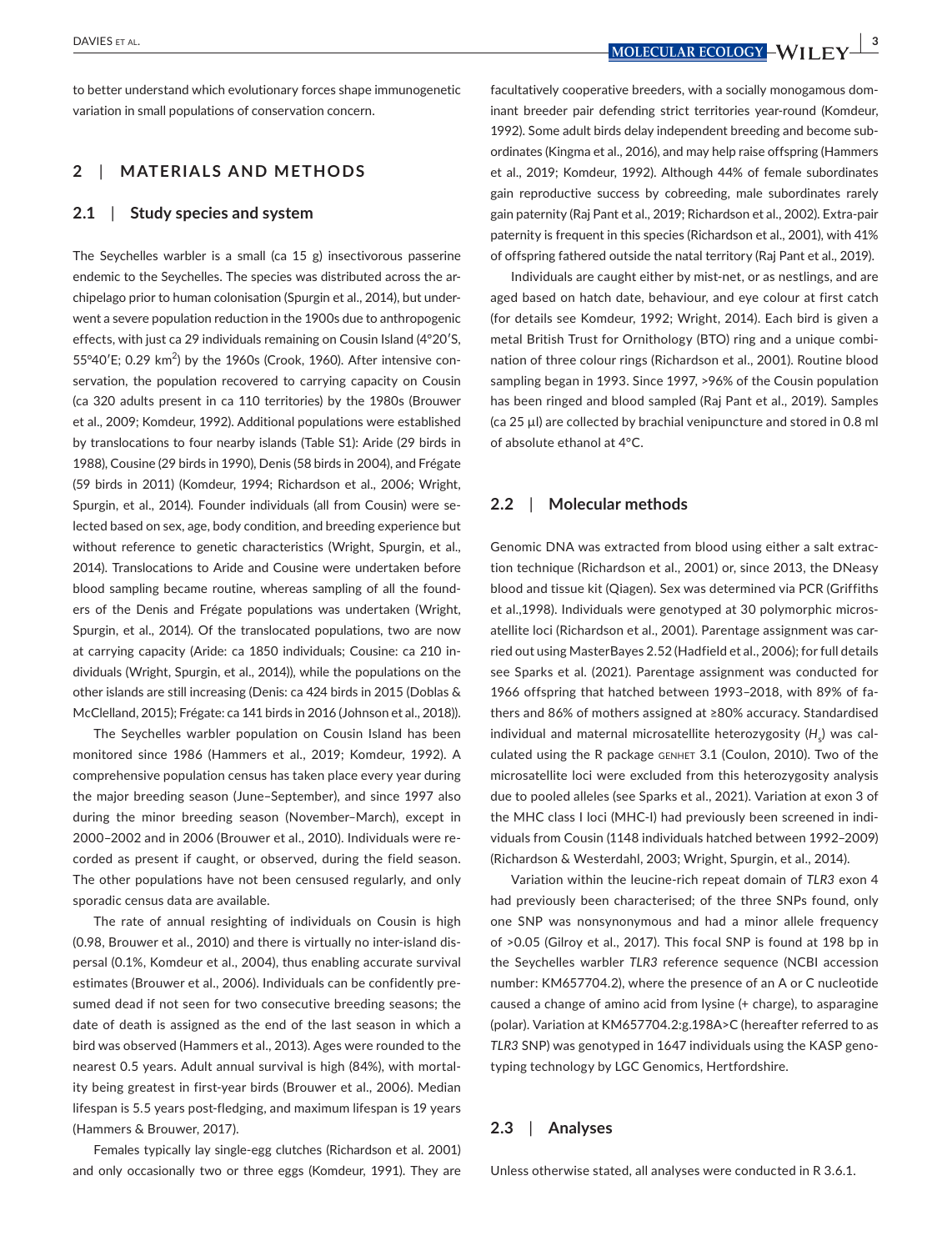## **2.4**  | **Temporal patterns of** *TLR3* **variation on Cousin**

In total, 1190 birds hatched on Cousin from four cohorts 1992–1994, 1997–1999, 2005–2010, and 2016–2018, were sequenced at the *TLR3* SNP. The earliest and latest of the sampled cohorts were used to assess temporal changes. In addition, the years 1997–1999 and 2005–2010 were selected; (a) to avoid hatch years in which translocations happened (2004, 2011), as the subsequent reduction in population density may have a positive effect on juvenile (<1 year) survival in that year (Brouwer et al., 2006), and, (b) to focus on individuals with the most complete MHC and life-history data. Temporal allelic variation was analysed using a linear model (LM) and significance was assessed using the F-statistic. Frequency of the *TLR3* allele in the sampled adult or juvenile population was the response variable, while year was the fixed factor.

## **2.5**  | **Contemporary selection on** *TLR3* **variation on Cousin**

#### 2.5.1 | Survival

A mixed-effects Cox proportional hazards model in the package coxme 2.2–14 (Therneau, 2019) was used to determine whether *TLR3* genotypes differed in survival. Model diagnostics using Schoenfeld's residuals confirmed that proportional hazards assumptions were met (Grambsch & Therneau, 1994). Age at death was standardised to bi-annual levels corresponding to the major and minor seasons. Fieldwork was not conducted for four minor breeding seasons (2000–2002, 2006), so accurate bi-annual survival estimates could not be calculated for 77 individuals. Instead, the minimum date of death was assigned (i.e., the last season an individual was observed). Excluding these individuals did not qualitatively alter the results, so they were retained in the model. Birds first caught as an adult (>1 year, *n* = 21) were excluded to prevent any survivorship bias by including individuals that have already survived the first year of life, and because Seychelles warblers cannot be reliably aged past one year of age (Wright, 2014). Individuals that were translocated to other islands (*n* = 39), and those still alive after the major 2018 breeding season (*n* = 42) were right-censored. Previous work has found that in low-quality seasons maternal heterozygosity affected offspring survival (Brouwer et al., 2007), and MHC diversity positively affected survival in juveniles, while individuals with the MHC-I allele (*Ase*-*ua4*) have a greater life expectancy (Brouwer et al., 2010). Due to these fitness component differences, and the fact that MHC-I has similar properties to *TLR3* in that it primarily binds intracellular peptides, we also include MHC-I characteristics in subsequent analysis. *TLR3* genotype (*TLR3<sup>AA</sup>/TLR3<sup>AC</sup>/TLR3<sup>CC</sup>)*, MHC diversity (2–8 different alleles), presence of the *Ase*-*ua4* allele (Yes/No), individual heterozygosity (H<sub>s</sub>), maternal heterozygosity (Maternal H<sub>s</sub>), sex (Male/Female), and season hatched (Minor/Major) were included as fixed factors in the model, with hatch year included as a random

factor. Individuals hatched on Cousin between 1997–1999 or 2005– 2010, for which these data were available, were included (*n* = 517). Cox proportional hazards models in the package survival 2.44-1.1 (Therneau & Lumley, 2015), without the random effects, were used to plot Kaplan–Meier survival curves.

#### 2.5.2 | Reproductive success

A zero-inflated generalised linear mixed model (GLMM) with a Poisson error structure was run using the package GLMMTMB 0.2.3 (Brooks et al., 2017) to test whether lifetime reproductive success (LRS) was associated with *TLR3* variation. LRS was measured as the number of offspring that survived to independence (3 months) produced throughout an individual's lifespan. Both social and extra-pair offspring were included. Individuals that were translocated, or still alive after the minor 2018 season, were excluded due to incomplete data. Individuals first caught over one year of age, for which we did not have accurate age and longevity data, were also excluded. All other birds hatched on Cousin between 1997–1999 and 2005–2010 were included (*n* = 487). *TLR3* genotype, MHC diversity, presence of the *Ase-ua4* allele, and individual  $H_{\rm s}$  were fixed factors in the model, with year of hatch as a random factor to control for cohort effects. The sexes were modelled separately as it is likely that different factors and constraints act upon males and females.

As LRS is strongly correlated with longevity (GLMM, *p* < .001, Table 2), and survival was strongly correlated with *TLR3* genotype (COXME, *p* = .026, Figure 2, Table 1), we tested if lifetime reproductive rate (defined as reproduction controlling for longevity) was associated with *TLR3* genotype. The model and data set used was the same as used for LRS, except for two key differences: (a) Individuals which died before reaching adulthood (i.e., one year of age) were excluded from this analysis (resulting in *n* = 323), (b) Age at death (i.e., longevity and longevity<sup>2</sup>) were included as fixed factors. The inclusion of longevity, and the exclusion of non-adult individuals, allows reproductive success to be isolated from survival; thus gaining a measure of the rate of reproduction during the individual's adult life.

For both LRS and rate of reproduction models all continuous factors were standardised (scaled and centred) using the package arm 1.10-1 (Gelman et al., 2018). Collinearity between fixed effects was tested using variance inflation factors. We used the package DHARMA 0.2.4 (Hartig, 2017) to confirm that there was no over or under dispersion, residual spatial or temporal autocorrelation in the GLMM models. We used model averaging using the dredge function in the mumin package 1.43.6 (Barton & Barton, 2019) to select plausible models. All models within seven AICc of the top model were included in the averaged model to get the final conditional model.

#### 2.5.3 | Selection coefficient

Mean values of LRS were calculated for each genotype from the raw data, relative fitness per *TLR3* genotype was calculated by dividing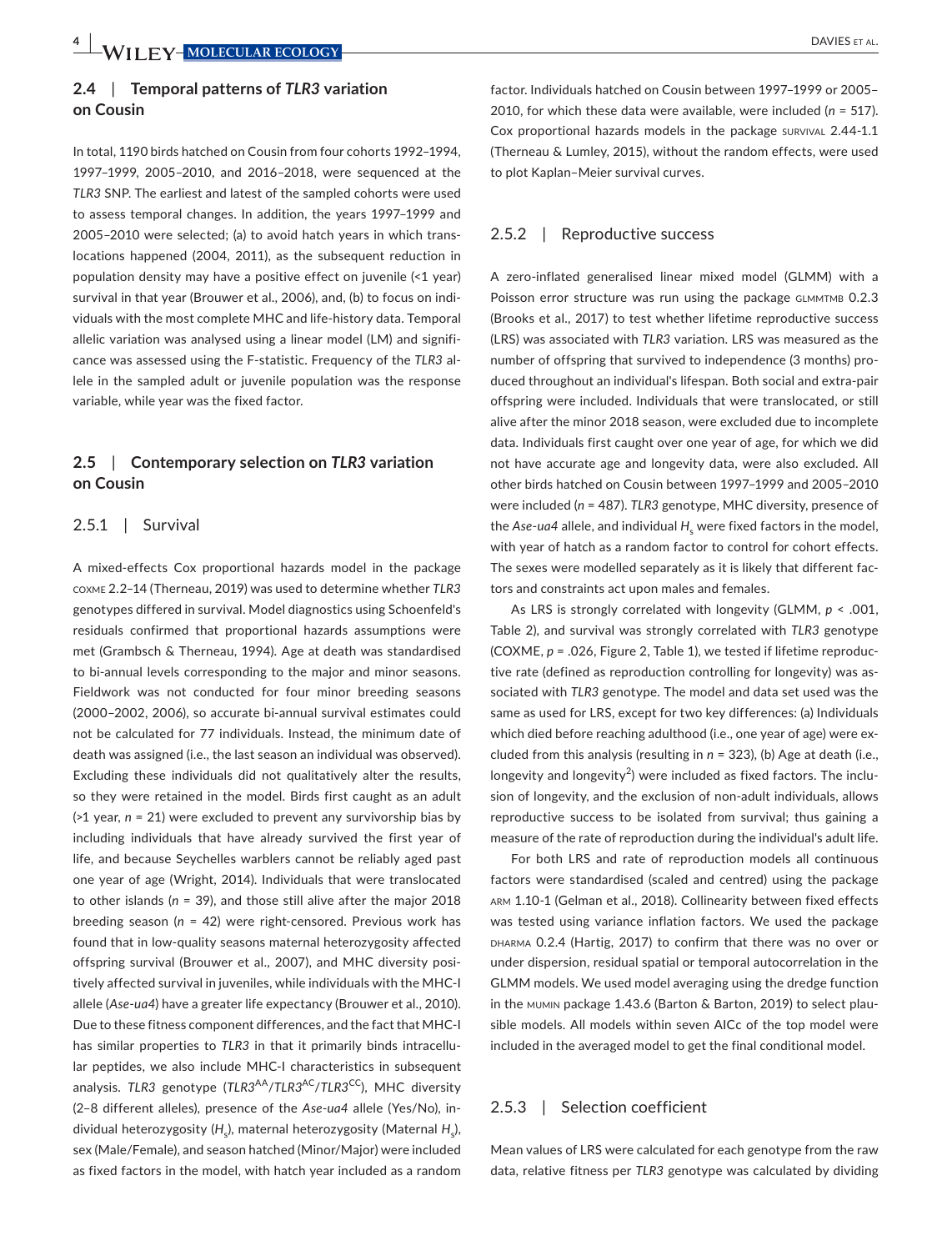**TABLE 1** Time-dependent Cox Regression modelling to test the effects of *TLR3* genotype on bi-annual survival in the Seychelles warbler population (*n* = 517) on Cousin

| Factor                    | coef     | SE (coef)       | <b>HR</b> | z       | $\boldsymbol{p}$ |
|---------------------------|----------|-----------------|-----------|---------|------------------|
| TLR3: AC                  | $-0.01$  | 0.10            | 0.99      | $-0.08$ | .940             |
| $TLR3$ <sup>cc</sup>      | 0.32     | 0.14            | 1.37      | 2.25    | .024             |
| Individual H <sub>c</sub> | $-0.12$  | 0.23            | 0.89      | $-0.52$ | .600             |
| Ase-ua4                   | $-0.29$  | 0.13            | 0.75      | $-2.20$ | .028             |
| <b>MHC Diversity</b>      | $-0.02$  | 0.03            | 0.98      | $-0.77$ | .440             |
| Maternal $Hc$             | $-0.08$  | 0.22            | 0.92      | $-0.37$ | .710             |
| Season hatched            | $-0.22$  | 0.12            | 0.80      | $-1.86$ | .062             |
| Sex                       | $-0.02$  | 0.10            | 0.98      | $-0.19$ | .850             |
| Random effects            | Variance | 517 individuals |           |         |                  |
| Hatch year                | 0.015    | 9 hatch years   |           |         |                  |

*Note:* An HR >1 indicates increased hazard of mortality, and <1 indicates decreased hazard of mortality.

Coefficient estimates are in reference to *TLR3* = AA, *Ase*-*ua4* = Present, Season hatched = Major, Sex = Female.

Significant terms are in bold and underlined.

Abbreviations: Coef, hazard rate; HR, hazard ratio; SE (coef), standard error of the hazard rate.

the mean for all three genotypes by the mean from the genotype with the greatest fitness. The data set used was the same as that used for LRS – except that mean LRS was measured as the total number of offspring produced by an individual that survived to recruitment (>1 year) as this is a more accurate measure of genotype contribution to the next generation.

## 2.5.4 | Hardy-Weinberg Equilibrium in young birds on Cousin

Deviation from Hardy-Weinberg Equilibrium (HWE) was tested using exact tests (Guo & Thompson, 1992) based on allelic frequencies in genepop 4.2 (Rousset, 2008). *p*-values were estimated with Markov chain algorithms (1000 dememorisations, 100 batches, 1000 iterations), and F<sub>IS</sub> values are presented using Robertson and Hill estimates (Robertson & Hill, 1984). First, all birds from Cousin first caught before three months of age (before independence) were tested (*n* = 591). Second, to determine if early-life mortality changed HWE proportions, this test was repeated including only individuals that survived until adulthood (*n* = 361). To determine if any deviation from HWE was caused by a temporal Wahlund-like effect (as in Pusack et al., 2014) we also re-ran the analysis separately for each hatch year.

## **2.6**  | **Spatial and temporal** *TLR3* **variation across islands**

The earliest available samples from the source population Cousin (120 birds caught in 1993 and 1994), were used to provide a proxy

 **DAVIES ET AL.** *<b>DAVIES ET AL. <b>SPACES ET AL. DAVIES ET AL. <b>SPACES ET AL. DECULARECOLOGY – WILLE* 

estimate of the initial *TLR3* diversity on Aride and Cousine (which were established in 1988 and 1990 before sampling took place). Samples from 56 of the 58 birds translocated to Denis, and all 59 birds translocated to Frégate were used to determine initial *TLR3* diversity on these islands. The most recent population samples were of 58 individuals caught in 2018 on Frégate, 158 individuals caught in 2015 on Denis, 54 individuals caught in 2012 and 2016 on Aride, 72 individuals caught in 2019 on Cousine, and 196 individuals caught in 2018 on Cousin (Table S1).

genepop 4.2 (Rousset, 2008) was used to test if the different island populations conformed to HWE (as above). We tested for temporal and spatial divergence in *TLR3* frequencies among populations using genic differentiation tests (Raymond & Rousset, 1995) in genepop 4.2 (Rousset, 2008). Fisher's exact test and the Markov chain algorithm parameters were as above. First, we tested for differentiation between the initial (translocated or 1993–1994 samples) and most recent samples from each population. Second, we tested for differentiation among populations using the most recent samples.

### **2.7**  | **Ethics statement**

Fieldwork was carried out in accordance with local ethical regulations and agreements. The Seychelles Department of Environment and the Seychelles Bureau of Standards approved the fieldwork.

#### **3**  | **RESULTS**

In total, 1608 out of 1647 (0.98) samples were genotyped successfully at one *TLR3* SNP: 756/1608 (0.47) of these individuals had genotype *TLR3<sup>AA</sup>*, 659/1608 (0.41) had *TLR3<sup>AC</sup>*, and 193/1608 (0.12) had *TLR3<sup>CC</sup>*.

## **3.1**  | **Temporal patterns of** *TLR3* **variation on Cousin**

In the adult population on Cousin, the frequency of the minor *TLR3*<sup>C</sup> allele decreased significantly over time from 0.40 in 1993 to 0.29 in 2018, with a corresponding increase in the TLR3<sup>A</sup> allele (LM:  $R^2$  = 0.85,  $F_{1,24}$  = 140, *p* < .001, Figure 1). Likewise, the minor *TLR3<sup>C</sup>* allele also significantly decreased over time in the juvenile population from 0.44 in 1993 to 0.23 in 2018 (LM:  $R^2$  = 0.68,  $F_{1,12}$  = 28.7, *p* < .001, Figure 1).

## **3.2**  | **Testing for contemporary selection on** *TLR3* **variation on Cousin**

There were significant differences in lifetime survival probabilities between *TLR3* genotypes. Individuals (first caught as juveniles) with the *TLR3<sup>CC</sup>* genotype had a 37% increased mortality risk compared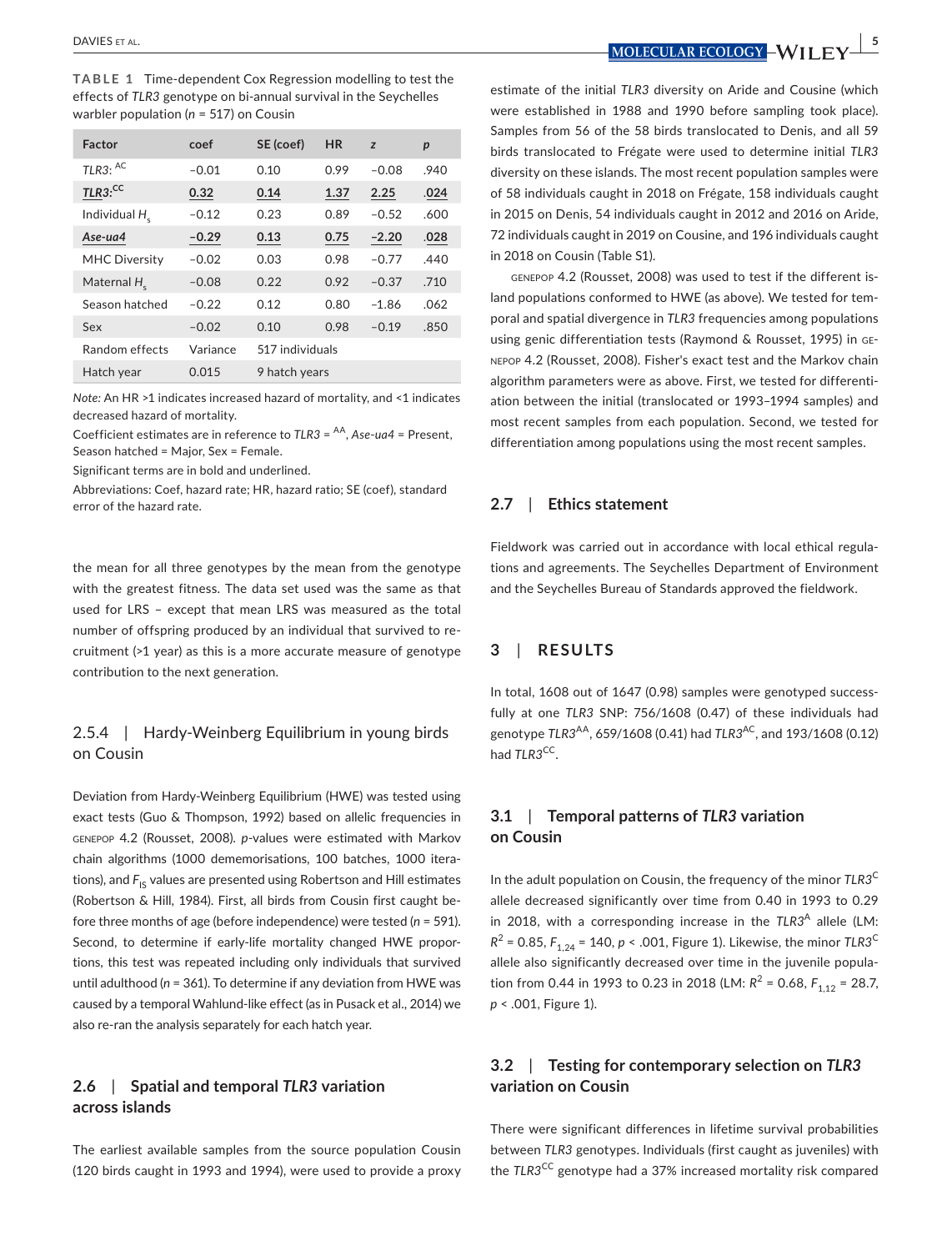

**FIGURE 1** Allele frequency change at a nonsynonymous *TLR3* SNP in the Cousin population of the Seychelles warbler over 25 years (1993–2018). Points refer to *TLR3* allele frequencies in the adult population in a given year, the *TLR3*<sup>A</sup> allele in dark green, the TLR3<sup>C</sup> allele in yellow. Solid lines show linear regressions for the adult population. Dashed lines indicate frequencies in sampled individuals hatched in each year. The shaded grey area (right hand axis) shows the percentage of the adult population (mean: 310 individuals) screened in each year

**FIGURE 2** Effect of *TLR3* genotype on survival in the Seychelles warbler population on Cousin (*n* = 517). Lifetime survival probabilities classified into six month periods are shown for individuals with *TLR3<sup>AA</sup>* (dark green, solid), *TLR3*AC (light green, dotted) and *TLR3*CC (yellow, dashed) genotypes. Shaded areas denote 95% confidence limits. Dotted vertical lines indicate median lifespan (in years) of each genotype. Translocated individuals and individuals still alive at the end of the study are right censored (indicated with the symbol "+")

to those with the *TLR3<sup>AC</sup>* or *TLR3<sup>AA</sup>* genotypes, with a median age of death of 1, 2, and 2.5 years respectively (COXME, *p* = .024, Figure 2, Table 1). Thus, individuals with at least one copy of the TLR3<sup>A</sup> allele had an increased probability of survival than those without (*p* = 0.025, Table S2). Independently – and as found previously in a smaller data set (Brouwer et al., 2010) – individuals with the *Ase*-*ua4* MHC-I allele had a 25% reduced risk of mortality than those without, corresponding to a median age of death at 3.5 years (compared to 2 years for those individuals without) (COXME, *p* = .028, Table 1). There was no significant effect of sex,  $H_{\rm s}$ , maternal  $H_{\rm s}$ , or MHC diversity on lifetime survival probability (Table 1), or of the season in which an individual hatched, although individuals hatched in the minor breeding season tended to have increased survival (COXME, *p* = .062, Table 1).

In males, individuals with different *TLR3* genotypes had significantly different LRS. Males with *TLR3<sup>AA</sup>* had greater LRS than those with  $TLR3^{AC}$  ( $p < .001$ , Table 2, Figure 3a) or  $TLR3^{CC}$  ( $p = .003$ , Table 2, Figure 3a), with *TLR3<sup>AA</sup>* males producing on average twice

the number of independent offspring (mean  $\pm$  SEM: 1.40  $\pm$  0.27) than either  $TLR3<sup>AC</sup>$  (mean  $\pm$  SEM: 0.63  $\pm$  0.17), or  $TLR3<sup>CC</sup>$  males (mean  $\pm$  SEM: 0.70  $\pm$  0.21) over their lifetime. There was no significant difference in LRS between *TLR3<sup>AC</sup>* and *TLR3<sup>CC</sup>* genotypes  $(p = .86)$  in males. Thus, males with at least one copy of the  $TLR3^C$ allele had reduced LRS than those without (*p* < .001, Table S3). In contrast in females there was no association between *TLR3* genotype and LRS (Figure 3a). In males, LRS decreased with increasing MHC diversity (*p* = .047, Table 2), whereas in females LRS tended to increase with increasing MHC diversity, although this result was marginally non-significant ( $p = .064$ , Table 2).  $H_{\rm s}$  and the presence of *Ase*-*ua4* did not predict LRS for either sex (Table 2).

As survival was strongly correlated with *TLR3* genotype, we also investigated whether *TLR3* genotypes predicted reproductive rate after controlling for parental survival – i.e., by including longevity and controlling for breeding ability (survival to recruitment into the adult population). In both sexes, individuals who lived longer (greater longevity) produced significantly more offspring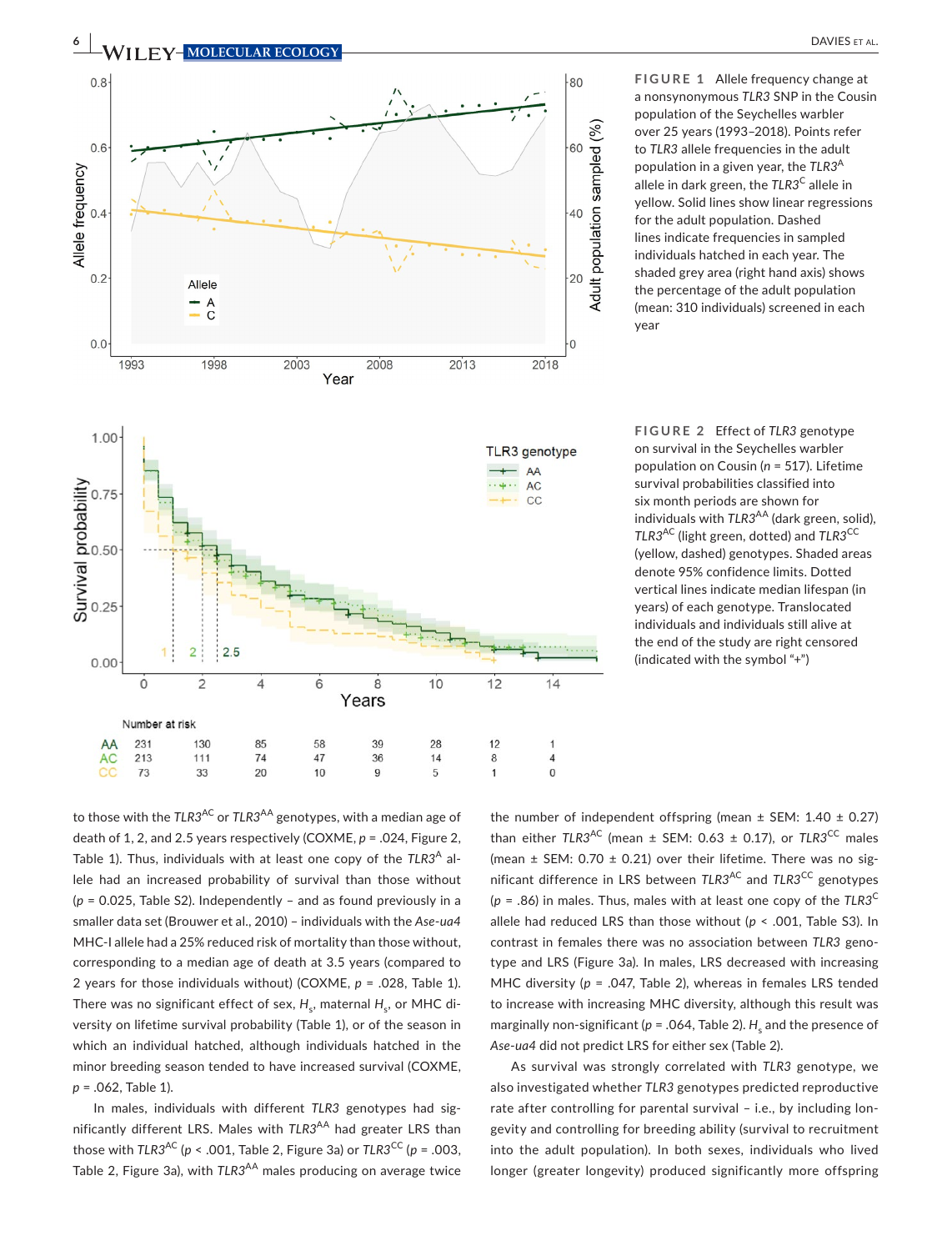

**FIGURE 3** Effects of *TLR3* genotype on reproductive success in the Cousin population of the Seychelles warbler: (a) Lifetime reproductive success (offspring surviving >3 months) for all birds; *n* = 487), (b) Rate of reproduction (i.e. offspring surviving to >3 months/ longevity for focal birds that survived to adulthood;  $n = 323$ ). Data are raw means and standard errors, with female data shown in light grey and males in black separated by genotype, with associated sample sizes at the bottom. \*\*\**p* < .001, \*\**p* < .01, \**p* < .05

(GLMM, Age *p* < .001, Table 2). There was also evidence for a negative quadratic effect of longevity in both sexes (GLMM,  $Age^2$  $p \le 0.001$ , Table 2). Males of  $TLR3^{AA}$  genotype tended to produce more offspring (surviving >3 months; GLMM, *p* = .049, Table 2, Figure 3b) than those of *TLR3*AC genotype, while *TLR3*AA and *TLR3*AC genotypes did not differ from *TLR3*CC genotypes (*p* = .38 and .54, respectively). There was no association between the rate of reproduction and *TLR3* genotype or quadratic age in females. *H<sub>c</sub>*, MHC diversity, and the presence of *Ase*-*ua4* did not predict reproductive rate for either sex (Table 2).

The difference in LRS associated with *TLR3* variation equated to a selection coefficient of 0.34 against *TLR3*AC, and 0.46 against *TLR3*CC genotypes of both sex, over ca three overlapping generations (assuming a generation time of 4 years (Spurgin et al., 2014)), when the selection coefficient of *TLR3<sup>AA</sup>* genotype was set as 1.

# **3.3**  | **Hardy-Weinberg equilibrium in fledglings sampled on Cousin**

There was a significant deviation from HWE among fledglings (individuals < 3 months of age) on Cousin, with a deficiency of heterozygotes (n = 591, F<sub>IS</sub> = 0.12, p = .002, Table S4, Figure S1a). However, there was no deviation from HWE in those individuals that survived until adulthood (individuals >1 year,  $n = 380$ ,  $F_{1S} = 0.08$ ,  $p = .13$  Figure S1b). Individuals caught < 3 months of age were then separated into hatch year, and HWE was assessed for each year. The heterozygote deficiency was consistent across most years (indicated by a positive  $F_{\text{IS}}$ ), but with limited power, only 2007 showed a significant deviation from HWE ( $n = 53$ ,  $F_{1S} = 0.31$ ,  $p = .04$ , Table S4).

# **3.4**  | **Spatial and temporal** *TLR3* **variation across islands**

No significant deviation from HWE was observed in any of the different island populations, either pre- or post- translocation (Table S5). All populations showed the same overall trend, with *TLR3*C alleles decreasing in frequency over time (Figure 4), but the rate of change differed between islands (Table 3, Figure 4). As shown above for adults and juveniles, TLR3<sup>C</sup> allele frequencies on Cousin were significantly lower for individuals caught in 2018 compared to 1993– 1994 (*p* < .001, Table 3, Figure 4). Of the translocated populations, only Denis showed a significant decline in TLR3<sup>C</sup> allele frequency between the initial and most recent sample (15 years difference; *p* = .002; Figure 4; Table 3). *TLR3* allele frequency temporal differences for Frégate (7 years difference), and between the oldest samples from the source population (Cousin) and the contemporary samples from Aride and Cousine (20 or 28-year difference respectively) were not significant (Figure 4; Table 3).

Focusing on the most recent samples, we found significant *TLR3* differentiation between Denis and Aride (*p* = .001; Table 3), Denis and Cousine (*p* = .009; Table 3), and Aride and Cousin (*p* = .022; Table 3). Denis had the lowest frequency of *TLR3*C alleles (22%) while Aride had the highest (39%) (see Figure 4). All other pairwise comparisons were not significant (Table 1).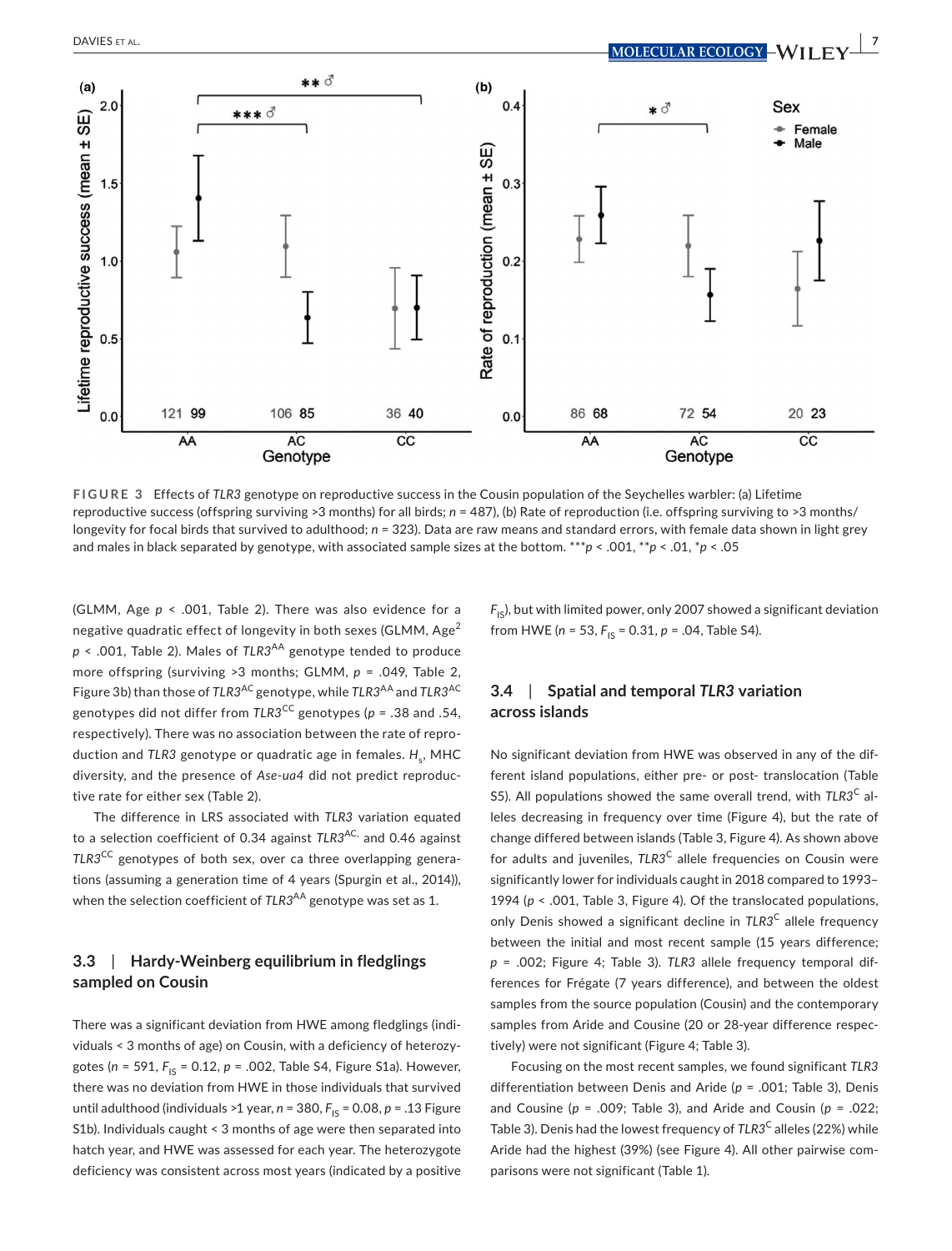|                                                                                                                                                                                                       |                         |                          | Male (a: n = 224; | $b: n = 145$ |             |       |                  |            |                          | Female (A: $n = 263$ ; B: $n = 178$ ) |      |             |       |          |                      | <b>MOLECULAR ECOLOGY</b> |
|-------------------------------------------------------------------------------------------------------------------------------------------------------------------------------------------------------|-------------------------|--------------------------|-------------------|--------------|-------------|-------|------------------|------------|--------------------------|---------------------------------------|------|-------------|-------|----------|----------------------|--------------------------|
| Response                                                                                                                                                                                              | Factor                  | $\mathcal{G}$            | $\mathscr{D}$     | 55           | Adjusted SE | N     | p                |            | $\odot$                  | $\mathscr{B}$                         | 55   | Adjusted SE | N     | p        |                      |                          |
| (a) LRS - Count of offspring                                                                                                                                                                          | Intercept               |                          | 1.10              | 0.21         | 0.21        | 5.16  | 5001             | ÷          |                          | 0.95                                  | 0.15 | 0.15        | 6.38  | $5001 -$ | $\ddot{x}$           |                          |
| surviving >3 months                                                                                                                                                                                   | Zero-inflated intercept |                          | 649               | 0.16         | 0.16        | 2.96  | .003             | t          |                          | 0.53                                  | 0.14 | 0.14        | 3.68  | $5001 -$ | ÷                    |                          |
| (independence)                                                                                                                                                                                        | TLR3: AC                | 1                        | $-0.69$           | 0.19         | 0.19        | 3.63  | 5001             | š          | 0.15                     | 0.06                                  | 0.15 | 0.15        | 0.40  | 693      |                      |                          |
|                                                                                                                                                                                                       | $TLR3$ : $CC$           |                          | $-0.74$           | 0.25         | 0.25        | 2.97  | $\frac{003}{2}$  | ÷          |                          | $-0.16$                               | 0.26 | 0.26        | 0.62  | 536      |                      |                          |
|                                                                                                                                                                                                       | Individual $H_s$        | 0.26                     | 0.04              | 0.17         | 0.17        | 0.23  | 815              |            | 0.58                     | $-0.24$                               | 0.14 | 0.14        | 1.64  | .101     |                      |                          |
|                                                                                                                                                                                                       | <b>MHC Diversity</b>    | 0.71                     | $-0.29$           | 0.14         | 0.14        | 1.99  | 047              |            | 0.68                     | 0.26                                  | 0.14 | 0.14        | 1.85  | .064     |                      |                          |
|                                                                                                                                                                                                       | Ase-ua4                 | 0.29                     | 0.12              | 0.23         | 0.23        | 0.53  | 599              |            | 0.43                     | 0.20                                  | 0.16 | 0.16        | 1.23  | .217     |                      |                          |
| (b) Reproduction - Count                                                                                                                                                                              | Intercept               |                          | 0.00              | 0.15         | 0.15        | 0.03  | .979             |            |                          | $-0.03$                               | 0.11 | 0.11        | 0.25  | .804     |                      |                          |
| of offspring surviving                                                                                                                                                                                | Zero-inflated intercept |                          | $-3.43$           | 1.05         | 1.06        | 3.25  | $\overline{100}$ | $\ddot{z}$ |                          | $-5.10$                               | 7.22 | 7.27        | 0.70  | .483     |                      |                          |
| >3 months (independence)                                                                                                                                                                              | Longevity               | $\overline{\phantom{0}}$ | 3.31              | 0.30         | 0.31        | 10.81 | 5001             |            | $\overline{\phantom{0}}$ | 3.23                                  | 0.27 | 0.28        | 11.68 | 5001     | $\ddot{\phantom{a}}$ |                          |
|                                                                                                                                                                                                       | Longevity <sup>2</sup>  | $\overline{\phantom{0}}$ | $-1.33$           | 0.22         | 0.22        | 6.02  | 5001             | ÷          | $\overline{a}$           | $-1.51$                               | 0.26 | 0.26        | 5.81  | 5001     | $\ddot{z}$           |                          |
|                                                                                                                                                                                                       | TLR3: AC                | 0.49                     | $-0.34$           | 0.17         | 0.17        | 1.97  | 60.0             |            | 0.13                     | $-0.01$                               | 0.13 | 0.13        | 0.06  | ,955     |                      |                          |
|                                                                                                                                                                                                       | TLR3: CC                |                          | $-0.19$           | 0.21         | 0.22        | 0.88  | .382             |            |                          | $-0.20$                               | 0.22 | 0.22        | 0.90  | .368     |                      |                          |
|                                                                                                                                                                                                       | Individual $H_s$        | 0.27                     | 0.03              | 0.17         | 0.17        | 0.20  | .845             |            | 0.25                     | $-0.05$                               | 0.14 | 0.14        | 0.35  | .724     |                      |                          |
|                                                                                                                                                                                                       | MHC diversity           | 0.25                     | $-0.03$           | 0.14         | 0.14        | 0.18  | .858             |            | 0.30                     | 0.09                                  | 0.13 | 0.13        | 0.74  | .462     |                      |                          |
|                                                                                                                                                                                                       | Ase-ua4                 | 0.28                     | 0.10              | 0.18         | 0.18        | 0.57  | 570              |            | 0.26                     | $-0.06$                               | 0.14 | 0.14        | 0.43  | .668     |                      |                          |
| Note: Zero-inflated GLMMs were used to generate conditional model-averaged values for all predictors featuring in the top model set (AAICc ≤ 7).                                                      |                         |                          |                   |              |             |       |                  |            |                          |                                       |      |             |       |          |                      |                          |
| Model-averaged estimates ( <i>β</i> ), their standard error (SE), adjusted SE, z value, p-value, and relative importance (ω) are shown for all predictors featuring in the top model set (ΔAICc ≤ 7). |                         |                          |                   |              |             |       |                  |            |                          |                                       |      |             |       |          |                      |                          |
| Estimates are in reference to TLR3 = $^{AA}$ , Ase-ua4 = Present.<br>Significant terms are in bold and underlined.                                                                                    |                         |                          |                   |              |             |       |                  |            |                          |                                       |      |             |       |          |                      |                          |
| *** $p < 0.001$ ; ** $p < 0.01$ ; * $p < 0.05$ .                                                                                                                                                      |                         |                          |                   |              |             |       |                  |            |                          |                                       |      |             |       |          |                      |                          |
|                                                                                                                                                                                                       |                         |                          |                   |              |             |       |                  |            |                          |                                       |      |             |       |          |                      |                          |
|                                                                                                                                                                                                       |                         |                          |                   |              |             |       |                  |            |                          |                                       |      |             |       |          |                      |                          |
|                                                                                                                                                                                                       |                         |                          |                   |              |             |       |                  |            |                          |                                       |      |             |       |          |                      | <b>DAVIES</b>            |
|                                                                                                                                                                                                       |                         |                          |                   |              |             |       |                  |            |                          |                                       |      |             |       |          |                      |                          |

8 | WI

|                                                                                                                                                  |                           |                 | Male (a: $n = 224$ ; b: $n = 145$ ) |      |             |                         |                |                      |                          | Female (A: $n = 263$ ; B: $n = 178$ ) |      |             |                         |                 |            |
|--------------------------------------------------------------------------------------------------------------------------------------------------|---------------------------|-----------------|-------------------------------------|------|-------------|-------------------------|----------------|----------------------|--------------------------|---------------------------------------|------|-------------|-------------------------|-----------------|------------|
| Response                                                                                                                                         | Factor                    | $\ddot{\omega}$ | $\mathscr{B}$                       | 55   | Adjusted SE | $\overline{\mathbf{N}}$ | p              |                      | $\odot$                  | B                                     | 55   | Adjusted SE | $\overline{\mathbf{N}}$ | p               |            |
| (a) LRS - Count of offspring                                                                                                                     | Intercept                 |                 | $\frac{110}{1}$                     | 0.21 | 0.21        | 5.16                    | $-001$         | $\ddot{x}$           |                          | 0.95                                  | 0.15 | 0.15        | 6.38                    | $rac{1001}{ }$  | $\ddot{x}$ |
| surviving >3 months                                                                                                                              | Zero-inflated intercept   |                 | 649                                 | 0.16 | 0.16        | 2.96                    | $\frac{8}{2}$  | t                    |                          | 0.53                                  | 0.14 | 0.14        | 3.68                    | $\frac{500}{2}$ | î          |
| (independence)                                                                                                                                   | TLR3: AC                  |                 | $-0.69$                             | 0.19 | 0.19        | 3.63                    | $-0.001$       | $\ddot{x}$           | 0.15                     | 0.06                                  | 0.15 | 0.15        | 0.40                    | .693            |            |
|                                                                                                                                                  | $TLR3$ : CC               |                 | $-0.74$                             | 0.25 | 0.25        | 2.97                    | $rac{3}{2}$    | t                    |                          | $-0.16$                               | 0.26 | 0.26        | 0.62                    | 536             |            |
|                                                                                                                                                  | Individual H <sub>s</sub> | 0.26            | 0.04                                | 0.17 | 0.17        | 0.23                    | 815            |                      | 0.58                     | $-0.24$                               | 0.14 | 0.14        | 1.64                    | .101            |            |
|                                                                                                                                                  | MHC Diversity             | 0.71            | $-0.29$                             | 0.14 | 0.14        | 1.99                    | $\overline{G}$ |                      | 0.68                     | 0.26                                  | 0.14 | 0.14        | 1.85                    | .064            |            |
|                                                                                                                                                  | Ase-ua4                   | 0.29            | 0.12                                | 0.23 | 0.23        | 0.53                    | 599            |                      | 0.43                     | 0.20                                  | 0.16 | 0.16        | 1.23                    | 217             |            |
| (b) Reproduction - Count                                                                                                                         | Intercept                 |                 | 0.00                                | 0.15 | 0.15        | 0.03                    | ,979           |                      |                          | $-0.03$                               | 0.11 | 0.11        | 0.25                    | .804            |            |
| of offspring surviving                                                                                                                           | Zero-inflated intercept   |                 | $-3.43$                             | 1.05 | 1.06        | 3.25                    | $\frac{1}{2}$  | $\ddot{\phantom{a}}$ |                          | $-5.10$                               | 7.22 | 7.27        | 0.70                    | .483            |            |
| >3 months (independence)                                                                                                                         | Longevity                 |                 | 3.31                                | 0.30 | 0.31        | 10.81                   | 5001           | ***                  | $\overline{\phantom{0}}$ | 3.23                                  | 0.27 | 0.28        | 11.68                   | 5001            | ***        |
|                                                                                                                                                  | Longevity <sup>2</sup>    |                 | $-1.33$                             | 0.22 | 0.22        | 6.02                    | 5001           | $\ddot{\ddot{\ } }$  |                          | $-1.51$                               | 0.26 | 0.26        | 5.81                    | 5001            | î          |
|                                                                                                                                                  | TLR3: AC                  | 0.49            | $-0.34$                             | 0.17 | 0.17        | 1.97                    | 640            |                      | 0.13                     | $-0.01$                               | 0.13 | 0.13        | 0.06                    | ,955            |            |
|                                                                                                                                                  | TLR3: CC                  |                 | $-0.19$                             | 0.21 | 0.22        | 0.88                    | .382           |                      |                          | $-0.20$                               | 0.22 | 0.22        | 0.90                    | .368            |            |
|                                                                                                                                                  | Individual $H_s$          | 0.27            | 0.03                                | 0.17 | 0.17        | 0.20                    | 845            |                      | 0.25                     | $-0.05$                               | 0.14 | 0.14        | 0.35                    | .724            |            |
|                                                                                                                                                  | MHC diversity             | 0.25            | $-0.03$                             | 0.14 | 0.14        | 0.18                    | .858           |                      | 0.30                     | 0.09                                  | 0.13 | 0.13        | 0.74                    | 462             |            |
|                                                                                                                                                  | Ase-ua4                   | 0.28            | 0.10                                | 0.18 | 0.18        | 0.57                    | 570            |                      | 0.26                     | $-0.06$                               | 0.14 | 0.14        | 0.43                    | 668             |            |
| Note: Zero-inflated GLMMs were used to generate conditional model-averaged values for all predictors featuring in the top model set (ΔAICc ≤ 7). |                           |                 |                                     |      |             |                         |                |                      |                          |                                       |      |             |                         |                 |            |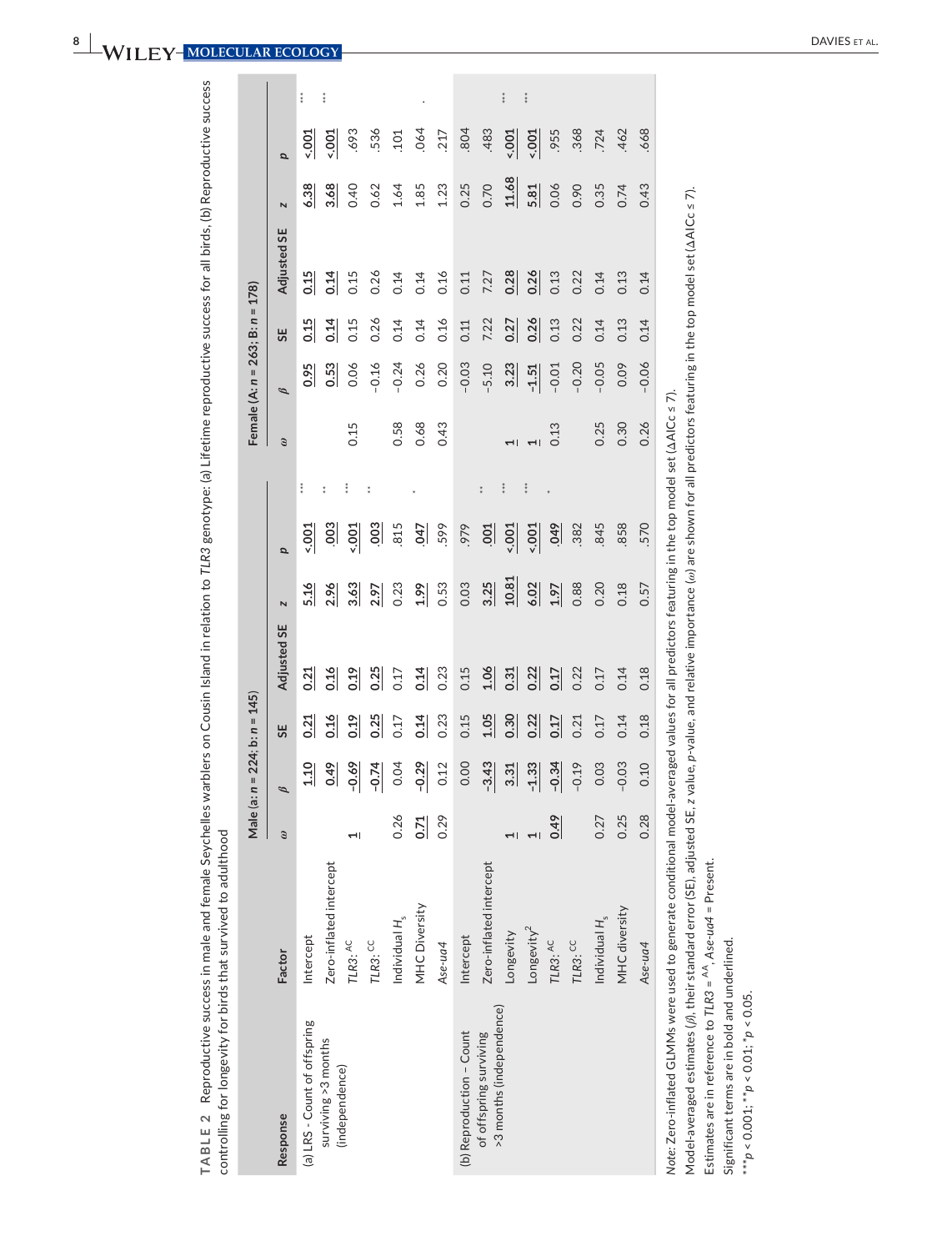

**FIGURE 4** Change in the minor allele frequency (C) of the nonsynonymous *TLR3* SNP between two time points in the five isolated island populations of the Seychelles warbler. Points refer to *TLR3*C allele frequencies for all caught birds at each time point with lines added to emphasize the rate of change. The first time point for Cousin, Aride and Cousine is the 1993–1994 Cousin source population (*n* = 120), whereas the first time points for Denis (2004, *n* = 56) and Frégate (2011, *n* = 59) Islands are the translocated individuals. The second time point indicates the most recent sampling event for each island: Cousin (2018, *n* = 196), Aride (2012 and 2016, *n* = 54), Cousine (2019, *n* = 72), Denis (2015, *n* = 158) and Frégate (2018, *n* = 58). The translocation year is indicated in the legend. Values represent annual change in frequency of TLR3<sup>C</sup> allele

|                                  | <b>Population comparisons</b> |                       | $\chi^2$ | <b>SE</b> | $p$ -value |
|----------------------------------|-------------------------------|-----------------------|----------|-----------|------------|
| (a) Old versus recent population | Cousin (1993-1994)            | <b>Cousin (2018)</b>  | 19.44    | 0.00      | 001        |
| samples                          | Cousin (1993-1994)            | Cousine 2019          | 4.51     | 0.01      | .105       |
|                                  | Cousin (1993-1994)            | Aride (2012/16)       | 1.13     | 0.01      | .568       |
|                                  | Denis (Translocated)          | Denis (2015)          | 12.09    | 0.00      | .002       |
|                                  | Frégate<br>(Translocated)     | Frégate (2018)        | 3.07     | 0.01      | .216       |
| (b) Between most recent          | <b>Cousin (2018)</b>          | <b>Cousine (2019)</b> | 4.51     | 0.01      | .105       |
| samples on different islands     | <b>Cousin (2018)</b>          | Aride (2012/16)       | 7.66     | 0.00      | .022       |
|                                  | Cousin (2018)                 | Denis (2015)          | 3.69     | 0.01      | .158       |
|                                  | <b>Cousin (2018)</b>          | Frégate (2018)        | 0.41     | 0.00      | .816       |
|                                  | Aride (2012/16)               | Cousine (2019)        | 1.35     | 0.01      | .510       |
|                                  | Aride (2012/16)               | Denis (2015)          | 13.74    | 0.00      | .001       |
|                                  | Aride (2012/16)               | Frégate (2018)        | 4.28     | 0.00      | .118       |
|                                  | <b>Cousine (2019)</b>         | Denis (2015)          | 9.41     | 0.00      | .009       |
|                                  | Cousine (2019)                | Frégate (2018)        | 2.11     | 0.01      | .349       |
|                                  | Denis (2015)                  | Frégate (2018)        | 3.21     | 0.01      | .201       |

**TABLE 3** Allelic differentiation of one *TLR3* SNP in the five isolated island populations of the Seychelles warbler between: (a) two time points for the same island, and (b) between different pairs of islands using the most recently sampled data

*Note:* The first time point for Cousin, Aride and Cousine are from the 1993–1994 Cousin source population, whereas the first time point for Denis and Frégate are from the translocated individuals. The second time point indicates the most recent sampling event for each island. Significant terms are in bold and underlined.

## **4**  | **DISCUSSION**

We detected spatial and temporal changes in *TLR3* variation in the Seychelles warbler. On Cousin, we found a consistent decline in the minor allele frequency of the nonsynonymous *TLR3*<sup>C</sup> allele in the adult population, from 40% in 1993, to 29% in 2018 (Figure 1). Importantly, differential survival was associated with *TLR3* genotype; individuals with the *TLR3<sup>CC</sup>* genotype had 37% increased mortality risk compared to those with *TLR3<sup>AC</sup>* or *TLR3<sup>AA</sup>* genotypes. Furthermore, males - but not females - with *TLR3<sup>CC</sup>* or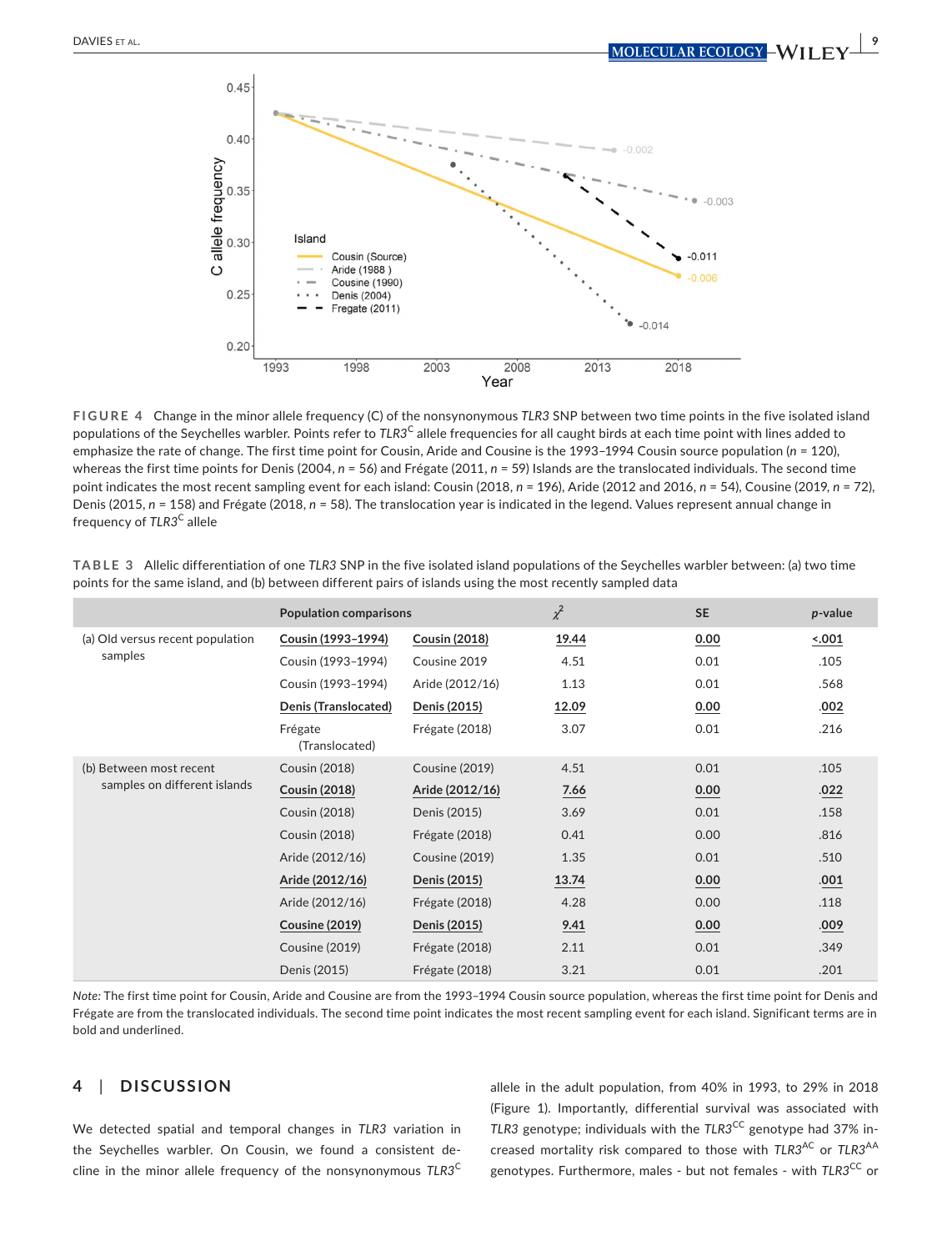**10 | WII FY-MOLECULAR ECOLOGY** | DAVIES ET AL.

*TLR3*AC genotypes had lower LRS than those with the *TLR3*AA genotype (Figure 3a). Even when controlling for longevity, males with the *TLR3*AC genotype had reduced reproduction compared to those with the *TLR3*AA genotype (Figure 3b). Notably, the *TLR3* genotypes of nestlings/fledglings deviated from Hardy-Weinberg expectations. Lastly, although we found differences in the *TLR3* minor allele frequency among the island populations (Figure 4), they all showed the same pattern of a decrease in the minor allele frequency.

The temporal pattern in our data - with the *TLR3*C allele declining in the population on Cousin over a 25-year period - could be driven by a number of evolutionary forces. However, the lack of migration in or out of Cousin (Komdeur et al., 2004), means it cannot be caused by gene flow. Importantly, our results show that individuals of either sex that were homozygous for *TLR3*C had lower survival and that *TLR3*AC males had a lower rate of reproduction. These differences in survival (and to a lesser degree reproductive rate) resulted, at least in males, in a considerable reduction in LRS; males with one or two copies of the *TLR3*C allele had ca. half the reproductive success of those with none (*TLR3<sup>AC</sup>*: 0.63, *TLR3<sup>CC</sup>*: 0.70, compared to *TLR3<sup>AA</sup>*: 1.4 average independent offspring over their lifetime). These results indicate that selection is occurring and may explain the observed change in the *TLR3*C allele frequency over time. Both *TLR3*AC and *TLR3*CC individuals had relatively large selection coefficients of 0.34 and 0.46, respectively. However, it should be noted that the added complication of overlapping generations in a relatively long-lived species could act to dilute the observed selective benefit of *TLR3*AA genotypes in the short term. While purifying selection in TLRs is the predominant selective mechanism in this multigene family (Alcaide & Edwards, 2011), signatures of positive (or balancing) selection have been detected at the codon level in various wild vertebrate species (Areal et al., 2011; Khan et al., 2019; Liu et al., 2019). Indeed, previous work in the Seychelles warbler detected evidence of past positive selection at this *TLR3* locus (Gilroy et al., 2017). The present study now shows that this *TLR3* locus is under strong positive selection (through both survival and reproductive success differences) in the contemporary Cousin population.

Even if selection is acting upon the *TLR3* locus in the Seychelles warbler genetic drift will also occur. Other studies have shown that genetic drift can override the effect of selection in driving immune gene variation (Miller & Lambert, 2004b; Quemere et al., 2015; Sutton et al., 2011), including TLR variation (Gonzalez-Quevedo et al., 2015; Grueber et al., 2013). However, in the Seychelles warbler the temporal change in allele frequencies at the *TLR3* locus, aligned as it is with the differential fitness of the *TLR3<sup>C</sup>* allele, suggest that selection is currently the prevailing force acting upon this locus in this population. Furthermore, a previous study showed that neither neutral microsatellite diversity, nor functional MHC allelic richness, changed over an 18-year time period in the Cousin population, while the mean MHC diversity per individual increased over that time (Wright, Spurgin, et al., 2014). This lack of a change at these other loci may suggest that the effect of genetic drift is limited in this already genetically depauperate (Hansson & Richardson, 2005; Richardson & Westerdahl, 2003) population over the timeframe observed here.

While various studies have linked TLR variation with pathogen infection (Quemere et al., 2015; Tschirren et al., 2013), few have found direct links between TLR variation and fitness in wild populations. In the pale-headed brushfinch (*Atlapetes pallidiceps*), decreased survival was associated with high overall TLR diversity (Hartmann et al., 2014), whilst in song sparrows (*Melospiza melodia*) there was no relationship between survival and TLR heterozygosity (Nelson-Flower et al., 2018), although in both cases the effect of specific alleles was not tested. In the Stewart Island robin (*Petroica australis rakiura*), early life mortality was reduced in individuals with the *TLR4*BE genotype, compared to other *TLR4* genotypes, despite it being a synonymous substitution (Grueber et al., 2013). Finally, in Attwater's prairie-chicken (*Tympanuchus cupido attwateri*) the presence of a specific *TLR1B* allele was associated with reduced survival (Bateson et al., 2016). Like the latter two studies, we found the presence of a specific allele to confer differential survival; the *TLR3*A allele conferred a selective advantage via increased survival, predominantly in early life. Given the importance of *TLR3* as an innate immune receptor (Barton, 2007), and that the SNP investigated causes a functional difference in the binding region, it is likely that the survival differences seen here are due to differential pathogen recognition.

In this study, we also found some evidence of *TLR3* genotypes conferring differential reproductive success in male, but not female, warblers. To our knowledge, this is the first-time variation at a TLR gene has been associated with reproductive success in a wild population. In vertebrates, longevity is generally strongly positively correlated with LRS (Clutton-Brock, 1988), indeed we found longevity to be the greatest predictor of reproductive success in the Seychelles warbler. However, even after controlling for fitness effects associated with offspring genotype, ability to breed, and longevity we found an effect of male *TLR3* genotype. Combined with differential survival, this resulted in TLR3<sup>AA</sup> males having considerably greater overall LRS than other genotypes. This observed difference in the reproductive output of males, but not females, could be driven by male-male competition – with males in better condition (through differential immune response due to the *TLR3* variation) better able to outcompete others and gain more social or extra-group offspring. For example, specific alleles at both immune and non-immune loci have been associated with increased competitive ability and increased reproductive success in male vertebrates (Johnston et al., 2013; Sepil et al., 2013).

If female choice is occurring based on the *TLR3* variant in the Seychelles warbler this could explain how only male, and not female, individuals had differential reproduction associated with different *TLR3* genotypes. Previous studies, on both the Seychelles warbler (Richardson et al., 2005; Wright et al., 2016) and other vertebrate taxa, have focused on MHC-based female mate choice (reviewed in Kamiya et al., 2014; Milinski, 2006). As we found a *TLR3* heterozygote deficiency in offspring, it is possible that assortative mating could be taking place, whereby individuals mate with individuals similar to themselves more frequently than expected by chance (Sin et al., 2015). Likewise, as *TLR3* heterozygous individuals do not have greater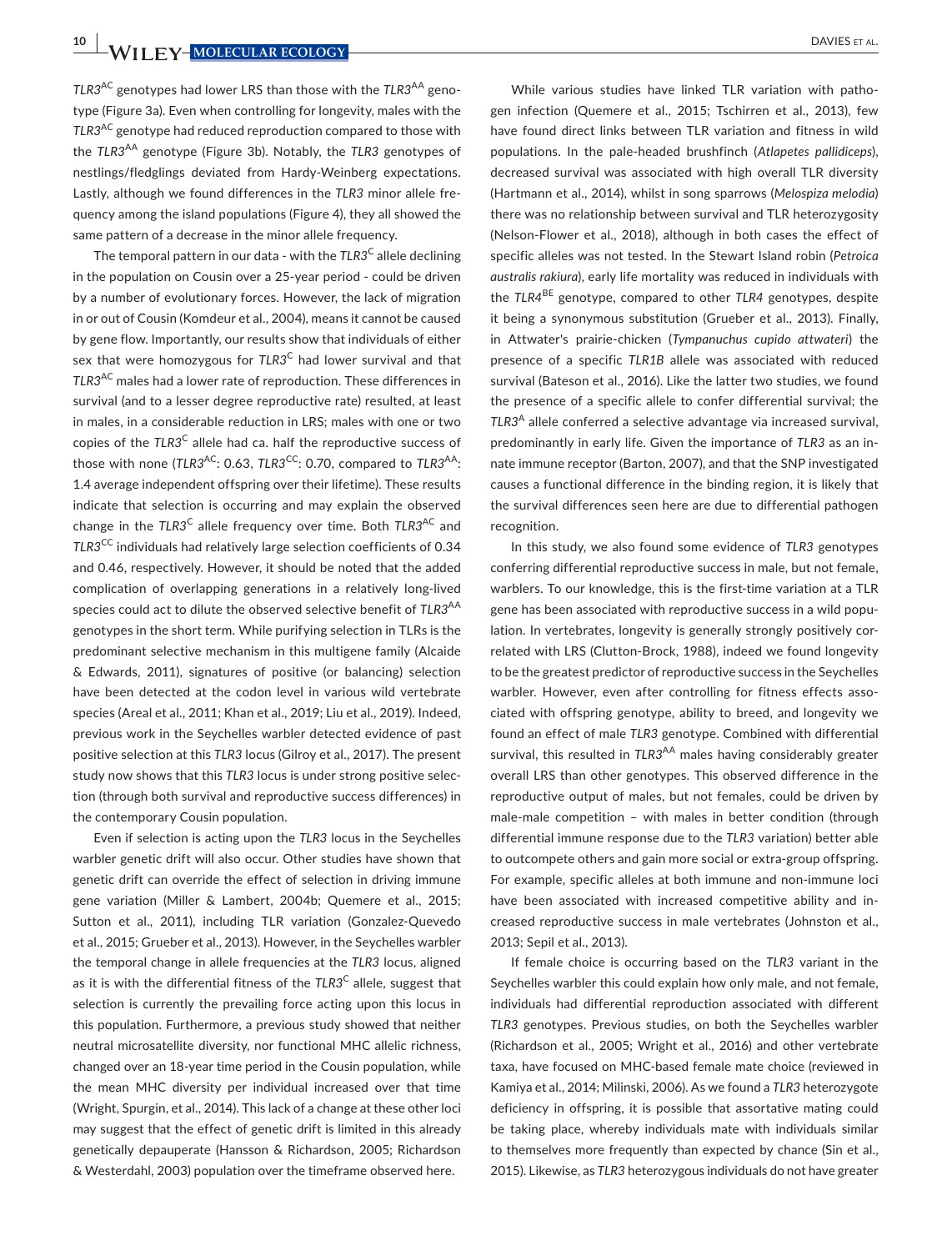fitness than *TLR3* homozygous individuals, mate choice is unlikely to be based on *TLR3* heterozygosity. Further investigation should focus on 'good genes' or assortative mating as potential candidate mechanisms in driving the differential reproduction observed in this study.

A third possibility that could explain the pattern of reproductive success linked to *TLR3* variation is that the heterozygote deficit in offspring is due to selection on those offspring. For example, males with *TLR3*AA genotypes are unable to produce *TLR3*CC offspring (whoever they breed with), so those males will never suffer from reduced reproductive success caused by the higher mortality of *TLR3<sup>CC</sup>* offspring, and thus will have higher LRS. Nonetheless, if this were the sole determinant of the differential reproductive success found in this study, one would expect an equivalent outcome for females. However, there was no effect of *TLR3* genotype on female overall LRS or rate of reproduction, despite females not differing from males in terms of survival linked to the *TLR3* variation. To differentiate between the three nonmutually exclusive mechanisms outlined above, future studies could determine if differences in competitive ability such as body condition and immune responses, and/or differential patterns of mating success are occurring based on this *TLR3* variation.

That there is contemporary positive selection acting upon the *TLR3* locus in the Seychelles warbler provides insight into the evolutionary mechanisms acting upon this important immune locus. The decline in the *TLR3<sup>C</sup>* allele, and corresponding increase in the *TLR3<sup>A</sup>* allele demonstrated in the current study only represents a snap-shot view of positive selection acting upon this locus. A previous study by Gilroy et al., (2017) including six other species closely related to the Seychelles warbler only found the A variant at this site, suggesting that the *TLR3<sup>A</sup>* allele may be ancestral. Although further phylogenetic analysis across a wide range of bird species would be needed to confirm this. That a selective beneficial polymorphism does exist at this locus despite the considerable bottleneck this species has undergone (Hansson & Richardson, 2005; Richardson & Westerdahl, 2003), may indicate that balancing selection is acting on this locus over the long-term. Given the role this locus plays in the innate immune response, this is likely to be pathogen-mediated. Of the three main mechanisms by which balancing selection is thought to maintain immune variation (reviewed in Spurgin & Richardson, 2010), our study shows that this is not caused by heterozygote advantage (Doherty & Zinkernagel, 1975); *TLR3*AC individuals did not gain greater LRS or have increased survival than the homozygote genotypes. The variation observed could potentially be driven by rare allele advantage (Slade & McCallum, 1992), or fluctuating selection (Hill et al., 1991), or both. However, differentiating the relative importance of these two mechanisms in driving genetic variation, and separating them from other evolutionary mechanisms is complicated and beyond the scope of the present study (reviewed in Spurgin & Richardson, 2010).

In the present study, we identified a decrease in the *TLR3*C allele frequency over time across all five island populations (Figure 4) though they did differ in rate of change. These temporal patterns of *TLR3*C loss suggest that whatever selective agent is acting on Cousin is present on the other islands. Given their very close proximity, and similarity to Cousin - compared to the more isolated islands of Denis

 **DAVIES** ET AL. *<b>DAVIES ET AL. <b>11</del> <i><b>MOLECULAR ECOLOGY – WII FY* 

and Frégate - the weaker effect on Aride and Cousine is surprising as one may expect close and environmentally similar islands to contain similar pathogens. For example, Cousine (the closest island to Cousin) is the only island to have retained (after translocation) the single strain of the *Haemoproteus nucleocondensus* pathogen that is present in the original Cousin population (Fairfield et al., 2016). A similar pattern of spatio-temporal change in *TLR1LA* diversity between translocated populations of the New Zealand South Island saddleback (*Philesturnus carunculatus)*, was put down to the distribution of malaria parasites (Knafler et al., 2017). However, the distribution of the haemoproteus pathogen found in the Seychelles warbler (not on Aride, Denis or Frégate) means that this cannot be the selective agent here. Work is now needed to identify the pathogen responsible, and determine why the distribution, or impact of this pathogen, differs among the islands.

The avian *TLR3* is orthologous to mammalian *TLR3* and recognises viral dsRNA (including avian pox and influenza viruses) (Brownlie & Allan, 2011; Chen et al., 2013; Hutchens et al., 2008). Therefore, it is likely that the selective agent is a virus. Despite this, we have found no obvious evidence of any viral illness in the Seychelles warbler in over 30 years of study. Furthermore, while viruses such as avian pox are common in many parts of the world (van Riper & Forrester, 2007) there are no reports of this, or any other virus, circulating in the passerines in the Seychelles (Hutchings, 2009). Influenza A has been reported in Procellariformes (petrels and shearwaters) in the Seychelles (Lebarbenchon et al., 2015), but whether this could be passed to the warblers is unknown. It is possible that we just do not see visible signs of a pathogen that is circulating in the warblers because of mild virulence or evolved host tolerance (Råberg, 2014, Hammers et al., 2016). Furthermore, individuals may only show visible symptoms during the acute phase of infection when they are also least active, consequently they may be unlikely to be observed before recovery or death (LaPointe et al., 2009).

Even if there are no virulent pathogens currently in the populations, maintaining immunogenetic variation could have important consequences for the future success of this species. If selection continues, the SNP investigated here will go to fixation, and potentially important immunogenetic variation will be lost in the system. This is particularly important given the reduced diversity already present at this, and other innate immune genes, in the Seychelles warbler (Gilroy et al., 2016, 2017). The innate immune response is often the organism's first line of defence against pathogens and plays an important role in the evolution to novel disease outbreaks (Bonneaud et al., 2012). Thus, knowing the underlying variation present, and understanding the mechanisms driving evolutionary change at these key functional sites could be important for future species conservation. This is important in small populations and/or those of conservation concern which often have reduced genetic variation. Managing genetic variation in such populations could be important for their adaptive potential, while monitoring pathogen presence may be important to identify and control disease outbreaks - both of which may be crucial for the population's long term survival.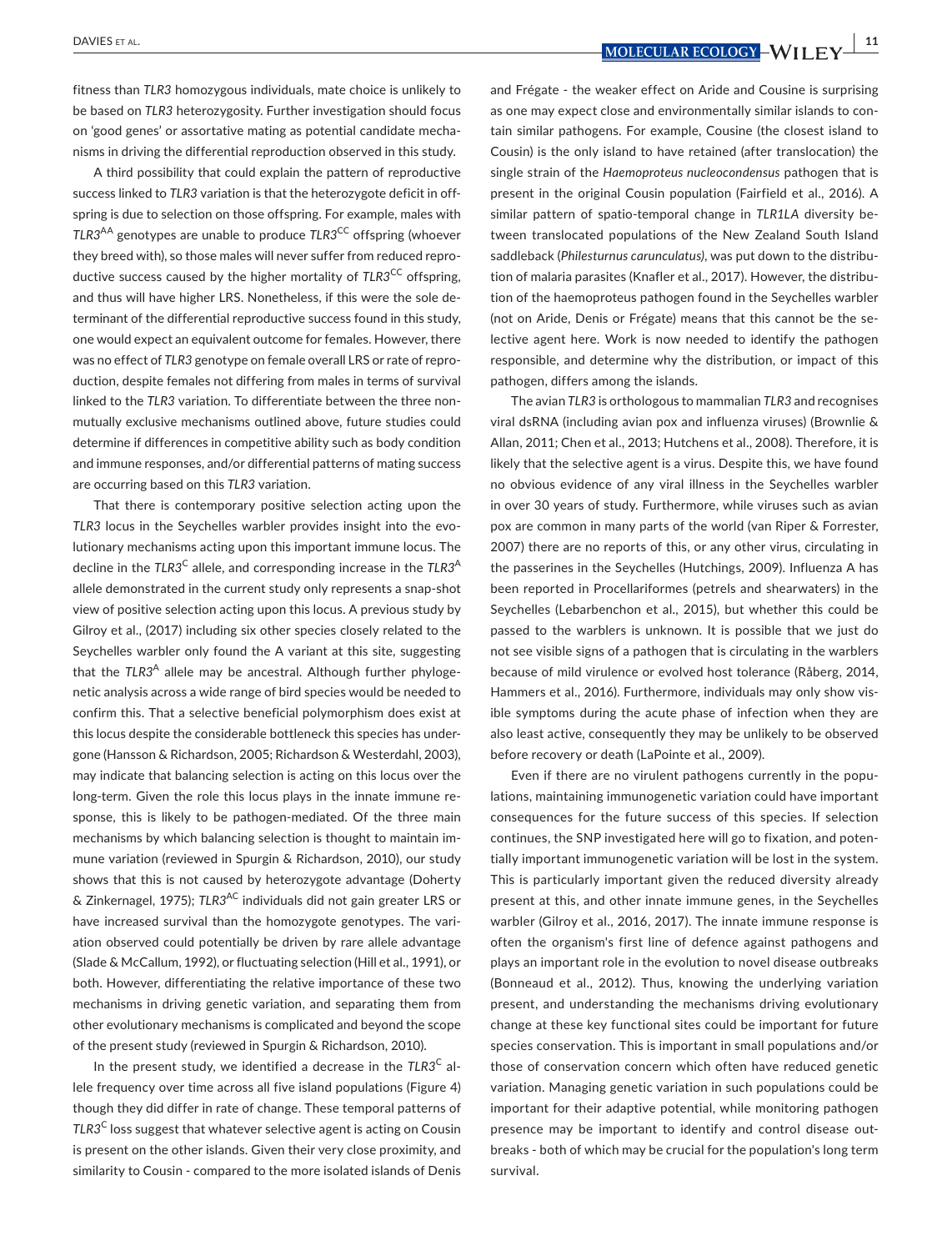## **5**  | **CONCLUSION**

We found strong evidence that selection, acting through both survival and to a lesser degree reproduction, was associated with *TLR3* locus variation in the contemporary Cousin population. This suggests that an unknown pathogen is present in the Seychelles warbler population, driving evolution at this *TLR3* locus. It is possible that this current positive selection may be part of a much longer-term pattern of balancing selection, but only further monitoring will be able to determine this.

### **ACKNOWLEDGEMENTS**

We thank the Seychelles Bureau of Standards and the Department of Environment for permission for fieldwork overall, and Nature Seychelles (Cousin), the Island Conservation Society (Aride) and the proprietors of Cousine, Denis and Frégate for facilitating fieldwork on their respective islands. This study would not have been possible without the contribution of many fieldworkers and technicians. Licia Calabrese and Gerard Rocamara provided samples from Aride. We particularly thank David Wright and Marco van der Velde for MHC and Microsatellite genotyping, respectively. CSD was funded by the Natural Environment Research Council and EnvEast DTP (NE/L002582/1). The long-term Seychelles warbler study was funded by various grants including a Marie Curie Fellowship (HPMF-CT-2000–01074), NERC fellowship (NER/I/S/2002/00712), NERC Grants NE/F02083X/1 and NE/K005502/1 to DSR, NERC fellowship (NE/I021748/1) to HLD, NERC grant NE/P011284/1 to HLD and DSR, NWO VENI fellowship (863.15.020) to MH and NWO Grants 854.11.003 and 823.01.014 to JK.

#### **AUTHOR CONTRIBUTIONS**

The study was conceived by C. S. D. and D. S. R. C. S. D. and D. S. R. conducted laboratory work. H. L. D. conducted the parentage analyses. C. S. D., D. S. R., H. L. D., J. K., M. H. and T. B. performed fieldwork. C. S. D. performed analyses and drafted the manuscript with supervision from D. S. R.. D. S. R., H. L. D., J. K. and T. B. managed the long-term Seychelles warbler project. All authors contributed critically to the work and approved the final manuscript for publication.

#### **DATA AVAILABILITY STATEMENT**

All metadata, along with R scripts used to run analyses, are available in the Dryad Digital Repository, [https://doi.org/10.5061/dryad.](https://doi.org/10.5061/dryad.m905qfv06) [m905qfv06](https://doi.org/10.5061/dryad.m905qfv06).

#### **ORCID**

*Charli S. Davies* <https://orcid.org/0000-0001-9030-7820> *Martin I. Taylor* <https://orcid.org/0000-0002-3858-0712> *Martijn Hammers* **D** <https://orcid.org/0000-0002-6638-820X> *Terry Burke* <https://orcid.org/0000-0003-3848-1244> *Hannah L. Dugdale* <https://orcid.org/0000-0001-8769-0099> *David S. Richardson* <https://orcid.org/0000-0001-7226-9074>

#### **REFERENCES**

- Acevedo-Whitehouse, K., & Cunningham, A. A. (2006). Is MHC enough for understanding wildlife immunogenetics? *Trends in Ecology & Evolution*, *21*(8), 433–438. [https://doi.org/10.1016/j.](https://doi.org/10.1016/j.tree.2006.05.010) [tree.2006.05.010](https://doi.org/10.1016/j.tree.2006.05.010)
- Aderem, A., & Ulevitch, R. J. (2000). Toll-like receptors in the induction of the innate immune response. *Nature*, *406*(6797), 782–787.
- Akira, S., Uematsu, S., & Takeuchi, O. (2006). Pathogen recognition and innate immunity. *Cell*, *124*(4), 783–801. [https://doi.org/10.1016/j.](https://doi.org/10.1016/j.cell.2006.02.015) [cell.2006.02.015](https://doi.org/10.1016/j.cell.2006.02.015)
- Alcaide, M., & Edwards, S. V. (2011). Molecular evolution of the toll-like receptor multigene family in birds. *Molecular Biology and Evolution*, *28*(5), 1703–1715.
- Antonides, J., Mathur, S., Sundaram, M., Ricklefs, R., & DeWoody, A. J. (2019). Immunogenetic response of the bananaquit in the face of malarial parasites. *BMC Evolutionary Biology*, *19*(1), 107. [https://doi.](https://doi.org/10.1186/s12862-019-1435-y) [org/10.1186/s12862-019-1435-y](https://doi.org/10.1186/s12862-019-1435-y)
- Apanius, V., Penn, D., Slev, P. R., Ruff, L. R., & Potts, W. K. (1997). The nature of selection on the major histocompatibility complex. *Critical Reviews™ in Immunology*, *17*(2), 179–224.
- Areal, H., Abrantes, J., & Esteves, P. J. (2011). Signatures of positive selection in Toll-like receptor (TLR) genes in mammals. *BMC Evolutionary Biology*, *11*(1), 368.<https://doi.org/10.1186/1471-2148-11-368>
- Barton, G. M. (2007). Viral recognition by Toll-like receptors. *Seminars in Immunology*, *19*(1), 33–40. [https://doi.org/10.1016/j.](https://doi.org/10.1016/j.smim.2007.01.003) [smim.2007.01.003](https://doi.org/10.1016/j.smim.2007.01.003)
- Barton, K., & Barton, M. K. (2019). *Package 'MuMIn' (Version R package version 1.43.6)*.
- Bateson, Z. W., Hammerly, S. C., Johnson, J. A., Morrow, M. E., Whittingham, L. A., & Dunn, P. O. (2016). Specific alleles at immune genes, rather than genome-wide heterozygosity, are related to immunity and survival in the critically endangered Attwater's prairie-chicken. *Molecular Ecology*, *25*(19), 4730–4744. [https://doi.](https://doi.org/10.1111/mec.13793) [org/10.1111/mec.13793](https://doi.org/10.1111/mec.13793)
- Bollmer, J. L., Dunn, P. O., Whittingham, L. A., & Wimpee, C. (2010). Extensive MHC class II B gene duplication in a passerine, the common yellowthroat (*Geothlypis trichas*). *Journal of Heredity*, *101*(4), 448–460.<https://doi.org/10.1093/jhered/esq018>
- Bonneaud, C., Balenger, S. L., Zhang, J., Edwards, S. V., & Hill, G. E. (2012). Innate immunity and the evolution of resistance to an emerging infectious disease in a wild bird. *Molecular Ecology*, *21*(11), 2628– 2639. <https://doi.org/10.1111/j.1365-294X.2012.05551.x>
- Brooks, M. E., Kristensen, K., Benthem, K. J., Magnusson, A., Berg, C. W., Nielsen, A., Skaug, H. J., Mächler, M., & Bolker, B. M. (2017). glmmTMB balances speed and flexibility among packages for zero-inflated generalized linear mixed modeling. *The R Journal*, *9*(2), 378–400.
- Brouwer, L., Barr, I., Van De Pol, M., Burke, T., Komdeur, J., & Richardson, D. S. (2010). MHC-dependent survival in a wild population: evidence for hidden genetic benefits gained through extra-pair fertilizations. *Molecular Ecology*, *19*(16), 3444–3455.
- Brouwer, L., Komdeur, J., & Richardson, D. S. (2007). Heterozygosity– fitness correlations in a bottlenecked island species: a case study on the Seychelles warbler. *Molecular Ecology*, *16*(15), 3134–3144.
- Brouwer, L., Richardson, D. S., Eikenaar, C., & Komdeur, J. (2006). The role of group size and environmental factors on survival in a cooperatively breeding tropical passerine. *Journal of Animal Ecology*, *75*(6), 1321–1329.<https://doi.org/10.1111/j.1365-2656.2006.01155.x>
- Brouwer, L., Tinbergen, J. M., Both, C., Bristol, R., Richardson, D. S., & Komdeur, J. (2009). Experimental evidence for density-dependent reproduction in a cooperatively breeding passerine. *Ecology*, *90*(3), 729–741.
- Brownlie, R., & Allan, B. (2011). Avian toll-like receptors. *Cell and Tissue Research*, *343*(1), 121–130. [https://doi.org/10.1007/s0044](https://doi.org/10.1007/s00441-010-1026-0) [1-010-1026-0](https://doi.org/10.1007/s00441-010-1026-0)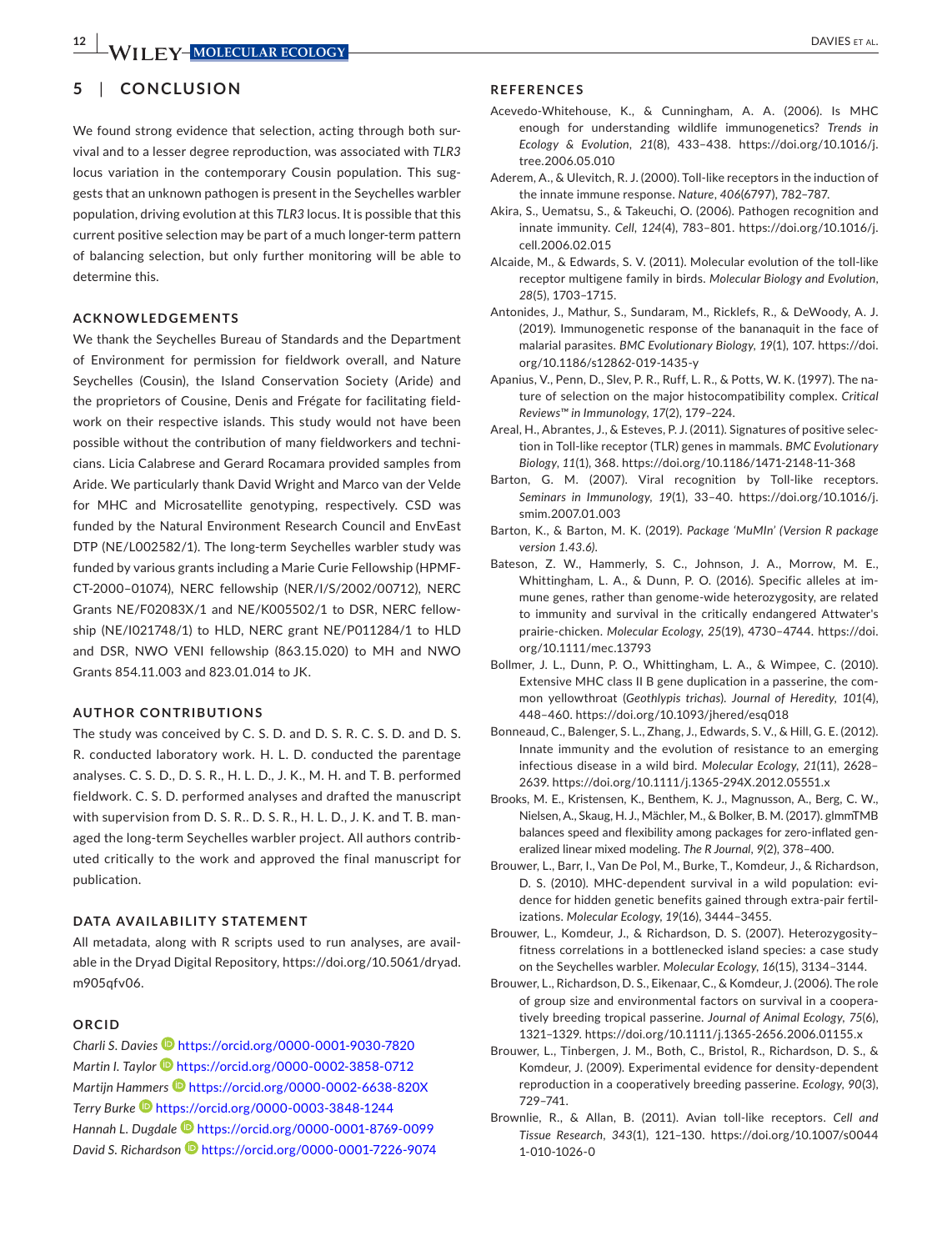- Chen, S., Cheng, A., & Wang, M. (2013). Innate sensing of viruses by pattern recognition receptors in birds. *Veterinary Research*, *44*(1), 82. <https://doi.org/10.1186/1297-9716-44-82>
- Clutton-Brock, T. H. (Ed.) (1988). *Reproductive success: Studies of individual variation in contrasting breeding systems*. University of Chicago Press.
- Coulon, A. (2010). genhet: An easy-to-use R function to estimate individual heterozygosity. *Molecular Ecology Resources*, *10*(1), 167–169. <https://doi.org/10.1111/j.1755-0998.2009.02731.x>
- Crook, J. H. (1960). *The present status of certain rare land birds of the Seychelles islands*.
- Croze, M., Živković, D., Stephan, W., & Hutter, S. (2016). Balancing selection on immunity genes: Review of the current literature and new analysis in Drosophila melanogaster. *Zoology*, *119*(4), 322–329. <https://doi.org/10.1016/j.zool.2016.03.004>
- Daszak, P., Cunningham, A. A., & Hyatt, A. D. (2000). Emerging infectious diseases of wildlife–threats to biodiversity and human health. *Science*, *287*(5452), 443–449.
- Doblas, L. L., & McClelland, S. (2015). *Seychelles warbler population census on Denis Island*. Retrieved from?
- Doherty, P. C., & Zinkernagel, R. M. (1975). Enhanced immunological surveillance in mice heterozygous at the H-2 gene complex. *Nature*, *256*(5512), 50–52.
- Downing, T., Lloyd, A. T., O'Farrelly, C., & Bradley, D. G. (2010). The differential evolutionary dynamics of avian cytokine and TLR gene classes. *The Journal of Immunology*, *184*(12), 6993–7000. [https://](https://doi.org/10.4049/jimmunol.0903092) [doi.org/10.4049/jimmunol.0903092](https://doi.org/10.4049/jimmunol.0903092)
- Ejsmond, M. J., Radwan, J., & Wilson, A. B. (2014). Sexual selection and the evolutionary dynamics of the major histocompatibility complex. *Proceedings of the Royal Society of London B. Biological Sciences*, *281*(1796), 20141662.
- Fairfield E. A., Hutchings K., Gilroy D. L., Kingma S. A., Burke T., Komdeur J., Richardson D. S. (2016). The impact of conservation-driven translocations on blood parasite prevalence in the Seychelles warbler. *Scientific Reports*, *6*(1), 29596. [http://dx.doi.org/10.1038/](http://dx.doi.org/10.1038/srep29596) [srep29596.](http://dx.doi.org/10.1038/srep29596)
- Frankham, R. (1996). Relationship of genetic variation to population size in wildlife. *Conservation Biology*, *10*(6), 1500–1508. [https://doi.](https://doi.org/10.1046/j.1523-1739.1996.10061500.x) [org/10.1046/j.1523-1739.1996.10061500.x](https://doi.org/10.1046/j.1523-1739.1996.10061500.x)
- Gelman, A., Su, Y., Masanao, Y., Zheng, T., & Dorie, V. (2018). *arm: Data Analysis Using Regression and Multilevel/Hierarchical Models, version 1.10-1*. In.
- Gilroy, D., van Oosterhout, C., Komdeur, J., & Richardson, D. S. (2016). Avian β-defensin variation in bottlenecked populations: The Seychelles warbler and other congeners. *Conservation Genetics*, *17*(3), 661–674.<https://doi.org/10.1007/s10592-016-0813-x>
- Gilroy, D., van Oosterhout, C., Komdeur, J., & Richardson, D. S. (2017). Toll-like receptor variation in the bottlenecked population of the endangered Seychelles warbler. *Animal Conservation*, *20*(3), 235– 250. <https://doi.org/10.1111/acv.12307>
- Gonzalez-Quevedo, C., Spurgin, L. G., Illera, J. C., & Richardson, D. S. (2015). Drift, not selection, shapes toll-like receptor variation among oceanic island populations. *Molecular Ecology*, *24*(23), 5852–5863.
- Grambsch, P. M., & Ttherneau, T. M. (1994). Proportional hazards tests and diagnostics based on weighted residuals. *Biometrika*, *81*(3), 515–526.<https://doi.org/10.1093/biomet/81.3.515>
- Griffiths, R., Double, M. C., Orr, K., & Dawson, R. J. G. (1998). A DNA test to sex most birds. *Molecular Ecology*, *7*(8), 1071–1075. [https://doi.](https://doi.org/10.1046/j.1365-294x.1998.00389.x) [org/10.1046/j.1365-294x.1998.00389.x](https://doi.org/10.1046/j.1365-294x.1998.00389.x)
- Grueber, C. E., Wallis, G. P., & Jamieson, I. G. (2013). Genetic drift outweighs natural selection at toll-like receptor (TLR) immunity loci in a re-introduced population of a threatened species. *Molecular Ecology*, *22*(17), 4470–4482. <https://doi.org/10.1111/mec.12404>
- Guo, S. W., & Thompson, E. A. (1992). Performing the exact test of Hardy-Weinberg proportion for multiple alleles. *Biometrics*, 361–372.
- Hadfield, J., Richardson, D., & Burke, T. (2006). Towards unbiased parentage assignment: combining genetic, behavioural and spatial data in a Bayesian framework. *Molecular Ecology*, *15*(12), 3715–3730.
- Haldane, J. B. S. (1992). Disease and evolution. *Current Science*, *63*(9), 599–604.
- Hammers, M., & Brouwer, L. (2017). Rescue behaviour in a social bird: removal of sticky 'bird-catcher tree'seeds by group members. *Behaviour*, *154*(4), 403–411.
- Hammers, M., Kingma, S. A., Bebbington, K., van de Crommenacker, J., Spurgin, L. G., Richardson, D. S., Burke, T., Dugdale, H. L., & Komdeur, J. (2015). Senescence in the wild: Insights from a longterm study on Seychelles warblers. *Experimental Gerontology*, *71*, 69–79. <https://doi.org/10.1016/j.exger.2015.08.019>
- Hammers, M., Kingma, S. A., Spurgin, L. G., Bebbington, K., Dugdale, H. L., Burke, T., Komdeur, J., & Richardson, D. S. (2019). Breeders that receive help age more slowly in a cooperatively breeding bird. *Nature Communications*, *10*(1), 1301. [https://doi.org/10.1038/](https://doi.org/10.1038/s41467-019-09229-3) [s41467-019-09229-3](https://doi.org/10.1038/s41467-019-09229-3)
- Hammers M., Komdeur J., Kingma S. A., Hutchings K., Fairfield E. A., Gilroy D. L., Richardson D. S. (2016). Age-specific haemosporidian infection dynamics and survival in Seychelles warblers. *Scientific Reports*, *6*(1), <http://dx.doi.org/10.1038/srep29720>.
- Hammers, M., Richardson, D. S., Burke, T., & Komdeur, J. (2013). The impact of reproductive investment and early-life environmental conditions on senescence: Support for the disposable soma hypothesis. *Journal of Evolutionary Biology*, *26*(9), 1999–2007. [https://](https://doi.org/10.1111/jeb.12204) [doi.org/10.1111/jeb.12204](https://doi.org/10.1111/jeb.12204)
- Hansson, B., & Richardson, D. S. (2005). Genetic variation in two endangered Acrocephalus species compared to a widespread congener: Estimates based on functional and random loci. *Animal Conservation*, *8*, 83–90.<https://doi.org/10.1017/S1367943004001878>
- Hartig, F. (2017). *DHARMa: Residual diagnostics for hierarchical (multilevel/mixed) regression models*. R package version 0.2.4, 5.
- Hartmann, S. A., Schaefer, H. M., & Segelbacher, G. (2014). Genetic depletion at adaptive but not neutral loci in an endangered bird species. *Molecular Ecology*, *23*(23), 5712–5725. [https://doi.org/10.1111/](https://doi.org/10.1111/mec.12975) [mec.12975](https://doi.org/10.1111/mec.12975)
- Hedrick, P. W. (1994). Evolutionary genetics of the major histocompatibility complex. *The American Naturalist*, *143*(6), 945–964.
- Hedrick, P. W. (1998). Balancing selection and MHC. *Genetica*, *104*(3), 207–214. <https://doi.org/10.1023/a:1026494212540>
- Hill, A. V. S., Allsopp, C. E. M., Kwiatkowski, D., Anstey, N. M., Twumasi, P., Rowe, P. A., & Greenwood, B. M. (1991). Common West African HLA antigens are associated with protection from severe malaria. *Nature*, *352*(6336), 595–600.
- Hutchens, M., Luker, K. E., Sottile, P., Sonstein, J., Lukacs, N. W., & Núñez, G., Curtis, J. L., & Luker, G. D. (2008). TLR3 increases disease morbidity and mortality from vaccinia infection. *Journal of Immunology (Baltimore, Md.: 1950)*, *180*(1), 483–491. [https://doi.org/10.4049/](https://doi.org/10.4049/jimmunol.180.1.483) [jimmunol.180.1.483](https://doi.org/10.4049/jimmunol.180.1.483)
- Hutchings, K. (2009). *Parasite-mediated selection in an island endemic, the Seychelles warbler (*Acrocephalus sechellensis*)*. University of East Anglia.
- Johnson, T. F., Brown, T. J., Richardson, D. S., & Dugdale, H. L. (2018). The importance of post-translocation monitoring of habitat use and population growth: Insights from a Seychelles Warbler (*Acrocephalus sechellensis*) translocation. *Journal of Ornithology*, *159*(2), 439–446. <https://doi.org/10.1007/s10336-017-1518-8>
- Johnston, S. E., Gratten, J., Berenos, C., Pilkington, J. G., Clutton-Brock, T. H., Pemberton, J. M., & Slate, J. (2013). Life history trade-offs at a single locus maintain sexually selected genetic variation. *Nature*, *502*, 93. <https://doi.org/10.1038/nature12489>
- Kamiya, T., O'Dwyer, K., Westerdahl, H., Senior, A., & Nakagawa, S. (2014). A quantitative review of MHC-based mating preference: The role of diversity and dissimilarity. *Molecular Ecology*, *23*(21), 5151–5163.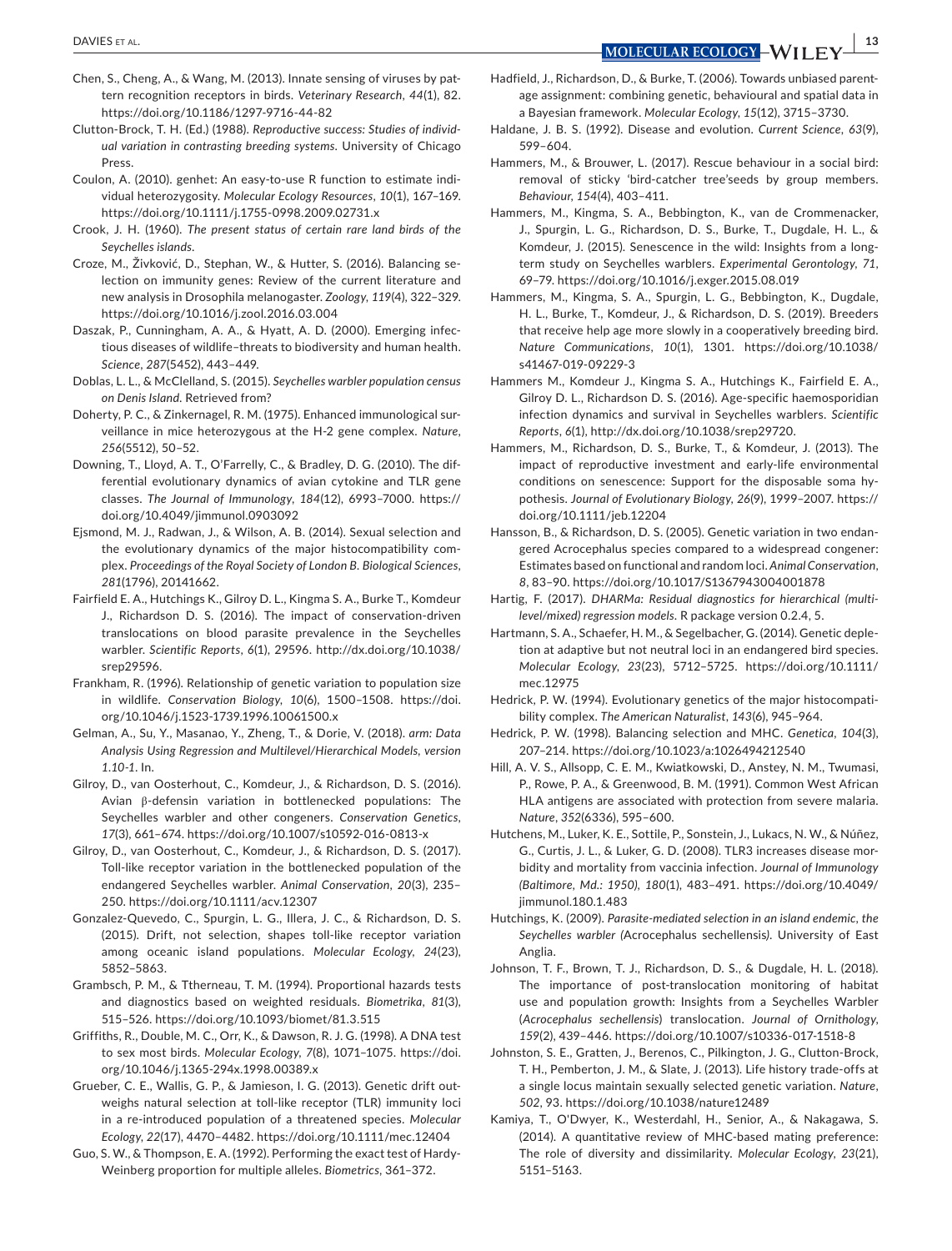**14 <sup>|</sup>**  DAVIES et al.

- Khan, I., Maldonado, E., Silva, L., Almeida, D., Johnson, W. E., O'Brien, S. J., & Antunes, A. (2019). The vertebrate TLR supergene family evolved dynamically by gene gain/loss and positive selection revealing a host–pathogen arms race in birds. *Diversity*, *11*(8), 131. <https://doi.org/10.3390/d11080131>
- Kingma, S. A., Bebbington, K., Hammers, M., Richardson, D. S., & Komdeur, J. (2016). Delayed dispersal and the costs and benefits of different routes to independent breeding in a cooperatively breeding bird. *Evolution*, *70*(11), 2595–2610. [https://doi.org/10.1111/](https://doi.org/10.1111/evo.13071) [evo.13071](https://doi.org/10.1111/evo.13071)
- Kloch, A., Wenzel, M. A., Laetsch, D. R., Michalski, O., Bajer, A., Behnke, J. M., Welc-Falęciak, R., & Piertney, S. B. (2018). Signatures of balancing selection in toll-like receptor (TLRs) genes – novel insights from a free-living rodent. *Scientific Reports*, *8*(1), 8361. [https://doi.](https://doi.org/10.1038/s41598-018-26672-2) [org/10.1038/s41598-018-26672-2](https://doi.org/10.1038/s41598-018-26672-2)
- Knafler, G. J., Grueber, C. E., Sutton, J. T., & Jamieson, I. G. (2017). Differential patterns of diversity at microsatellite, MHC, and TLR loci in bottlenecked South Island saddleback populations. *New Zealand Journal of Ecology*, *41*(1), 98–106.<https://doi.org/10.20417/nzjecol.41.8>
- Komdeur, J. (1991). *Cooperative breeding in the Seychelles warbler*, Cambridge, UK: University of Cambridge.
- Komdeur, J. (1992). Importance of habitat saturation and territory quality for evolution of cooperative breeding in the Seychelles warbler. *Nature*, *358*(6386), 493–495.<https://doi.org/10.1038/358493a0>
- Komdeur, J. (1994). Conserving the Seychelles warbler *Acrocephalus sechellensis* by translocation from Cousin Island to the islands of Aride and Cousine. *Biological Conservation*, *67*(2), 143–152.
- Komdeur, J., Piersma, T., Kraaijeveld, K., Kraaijeveld-Smit, F., & Richardson, D. S. (2004). Why Seychelles Warblers fail to recolonize nearby islands: unwilling or unable to fly there? *Ibis*, *146*(2), 298–302.<https://doi.org/10.1046/j.1474-919X.2004.00255.x>
- Lacy, R. C. (1987). Loss of genetic diversity from managed populations: Interacting effects of drift, mutation, immigration, selection, and population subdivision. *Conservation Biology*, *1*(2), 143–158.
- Lande, R. (1976). Natural selection and random genetic drift in phenotypic evolution. *Evolution*, *30*(2), 314–334. [https://doi.](https://doi.org/10.2307/2407703) [org/10.2307/2407703](https://doi.org/10.2307/2407703)
- Lande, R. (1995). Mutation and conservation. *Conservation Biology*, *9*(4), 782–791. <https://doi.org/10.1046/j.1523-1739.1995.09040782.x>
- LaPointe, D. A., Hofmeister, E. K., Atkinson, C. T., Porter, R. E., & Dusek, R. J. (2009). Experimental infection of Hawaii amakihi (*Hemignathus virens*) with West Nile virus and competence of a co-occurring vector, *Culex quinquefasciatus*: Potential impacts on endemic Hawaiian avifauna. *Journal of Wildlife Diseases*, *45*(2), 257–271.
- Lebarbenchon, C., Jaeger, A., Feare, C., Bastien, M., Dietrich, M., Larose, C., Lagadec, E., Rocamora, G., Shah, N., Pascalis, H., Boulinier, T., Le Corre, M., Stallknecht, D. E., & Dellagi, K. (2015). Influenza a virus on oceanic islands: Host and viral diversity in seabirds in the western Indian Ocean. *PLoS Path*, *11*(5), e1004925. [https://doi.](https://doi.org/10.1371/journal.ppat.1004925) [org/10.1371/journal.ppat.1004925](https://doi.org/10.1371/journal.ppat.1004925)
- Liu, G., Zhang, H., Zhao, C., & Zhang, H. (2019). Evolutionary history of the toll-like receptor gene family across vertebrates. *Genome Biology and Evolution*, *12*(1), 3615–3634. [https://doi.org/10.1093/](https://doi.org/10.1093/gbe/evz266) [gbe/evz266](https://doi.org/10.1093/gbe/evz266)
- Medzhitov, R. (2001). Toll-like receptors and innate immunity. *Nature Reviews Immunology*, *1*(2), 135–145.
- Milinski, M. (2006). The major histocompatibility complex, sexual selection, and mate choice. *Annual Review of Ecology, Evolution, and Systematics*, *37*(1), 159–186. [https://doi.org/10.1146/annurev.ecols](https://doi.org/10.1146/annurev.ecolsys.37.091305.110242) [ys.37.091305.110242](https://doi.org/10.1146/annurev.ecolsys.37.091305.110242)
- Miller, H. C., & Lambert, D. M. (2004a). Gene duplication and gene conversion in class II MHC genes of New Zealand robins (Petroicidae). *Immunogenetics*, *56*(3), 178–191. [https://doi.org/10.1007/s0025](https://doi.org/10.1007/s00251-004-0666-1) [1-004-0666-1](https://doi.org/10.1007/s00251-004-0666-1)
- Miller, H. C., & Lambert, D. M. (2004b). Genetic drift outweighs balancing selection in shaping post-bottleneck major histocompatibility

complex variation in New Zealand robins (Petroicidae). *Molecular Ecology*, *13*(12), 3709–3721.

- Mukherjee, S., Sarkar-Roy, N., Wagener, D. K., & Majumder, P. P. (2009). Signatures of natural selection are not uniform across genes of innate immune system, but purifying selection is the dominant signature. *Proceedings of the National Academy of Sciences*, *106*(17), 7073–7078.<https://doi.org/10.1073/pnas.0811357106>
- Nelson-Flower, M. J., Germain, R. R., MacDougall-Shackleton, E. A., Taylor, S. S., & Arcese, P. (2018). Purifying selection in the Toll-like receptors of song sparrows Melospiza melodia. *Journal of Heredity*, *109*(5), 501–509.
- Piertney, S. B., & Oliver, M. K. (2005). The evolutionary ecology of the major histocompatibility complex. *Heredity*, *96*(1), 7–21. [https://doi.](https://doi.org/10.1038/sj.hdy.6800724) [org/10.1038/sj.hdy.6800724.](https://doi.org/10.1038/sj.hdy.6800724)
- Pusack, T. J., Christie, M. R., Johnson, D. W., Stallings, C. D., & Hixon, M. A. (2014). Spatial and temporal patterns of larval dispersal in a coral-reef fish metapopulation: Evidence of variable reproductive success. *Molecular Ecology*, *23*(14), 3396–3408. [https://doi.](https://doi.org/10.1111/mec.12824) [org/10.1111/mec.12824](https://doi.org/10.1111/mec.12824)
- Quemere, E., Galan, M., Cosson, J. F., Klein, F., Aulagnier, S., Gilot-Fromont, E., & Charbonnel, N. (2015). Immunogenetic heterogeneity in a widespread ungulate: The European roe deer (*Capreolus capreolus*). *Molecular Ecology*, *24*(15), 3873–3887. [https://doi.](https://doi.org/10.1111/mec.13292) [org/10.1111/mec.13292](https://doi.org/10.1111/mec.13292)
- Råberg, L. (2014). How to Live with the Enemy: Understanding Tolerance to Parasites. *PLOS Biology*, *12*(11), e1001989. [https://doi.](https://doi.org/10.1371/journal.pbio.1001989) [org/10.1371/journal.pbio.1001989](https://doi.org/10.1371/journal.pbio.1001989)
- Raj Pant, S., Komdeur, J., Burke, T. A., Dugdale, H. L., & Richardson, D. S. (2019). Socio-ecological conditions and female infidelity in the Seychelles warbler. *Behavioral Ecology*, *30*(5), 1254–1264. [https://](https://doi.org/10.1093/beheco/arz072) [doi.org/10.1093/beheco/arz072](https://doi.org/10.1093/beheco/arz072)
- Raymond, M., & Rousset, F. (1995). An exact test for population differentiation. *Evolution*, *49*(6), 1280–1283. <https://doi.org/10.2307/2410454>
- Reed, D. H., & Frankham, R. (2003). Correlation between fitness and genetic diversity. *Conservation Biology*, *17*(1), 230–237.
- Richardson, D. S., Bristol, R., & Shah, N. J. (2006). Translocation of the Seychelles warbler *Acrocephalus sechellensis* to establish a new population on Denis Island, Seychelles. *Conservation Evidence*, *3*, 54–57.
- Richardson, D. S., Burke, T., Komdeur, J., & Dunn, P. (2002). Direct benefits and the evolution of female-biased cooperative breeding in Seychelles warblers. *Evolution*, *56*(11), 2313–2321.
- Richardson, D. S., Komdeur, J., Burke, T., & von Schantz, T. (2005). MHC-based patterns of social and extra-pair mate choice in the Seychelles warbler. *Proceedings of the Royal Society B: Biological Sciences*, *272*(1564), 759–767.
- Richardson, D. S., & Westerdahl, H. (2003). MHC diversity in two Acrocephalus species: The outbred Great reed warbler and the inbred Seychelles warbler. *Molecular Ecology*, *12*(12), 3523–3529.
- Roach, J. C., Glusman, G., Rowen, L., Kaur, A., Purcell, M. K., Smith, K. D., Hood, L. E., & Aderem, A. (2005). The evolution of vertebrate Toll-like receptors. *Proceedings of the National Academy of Sciences of the United States of America*, *102*(27), 9577–9582. [https://doi.](https://doi.org/10.1073/pnas.0502272102) [org/10.1073/pnas.0502272102](https://doi.org/10.1073/pnas.0502272102)
- Robertson, A., & Hill, W. G. (1984). Deviations from Hardy-Weinberg proportions: sampling variances and use in estimation of inbreeding coefficients. *Genetics*, *107*(4), 703–718.
- Robinson, J. A., Ortega-Del Vecchyo, D., Fan, Z., Kim, B. Y., vonHoldt, B. M., Marsden, C. D., Lohmueller, K. E., & Wayne, R. K. (2016). Genomic flatlining in the endangered island fox. *Current Biology*, *26*(9), 1183– 1189. <https://doi.org/10.1016/j.cub.2016.02.062>
- Rousset, F. (2008). genepop'007: A complete re-implementation of the genepop software for Windows and Linux. *Molecular Ecology Resources*, *8*(1), 103–106.
- Richardson, D. S., Jury, F. L., Blaakmeer, K., Komdeur, J., & Burke, T.(2001). Parentage assignment and extra-group paternity in a